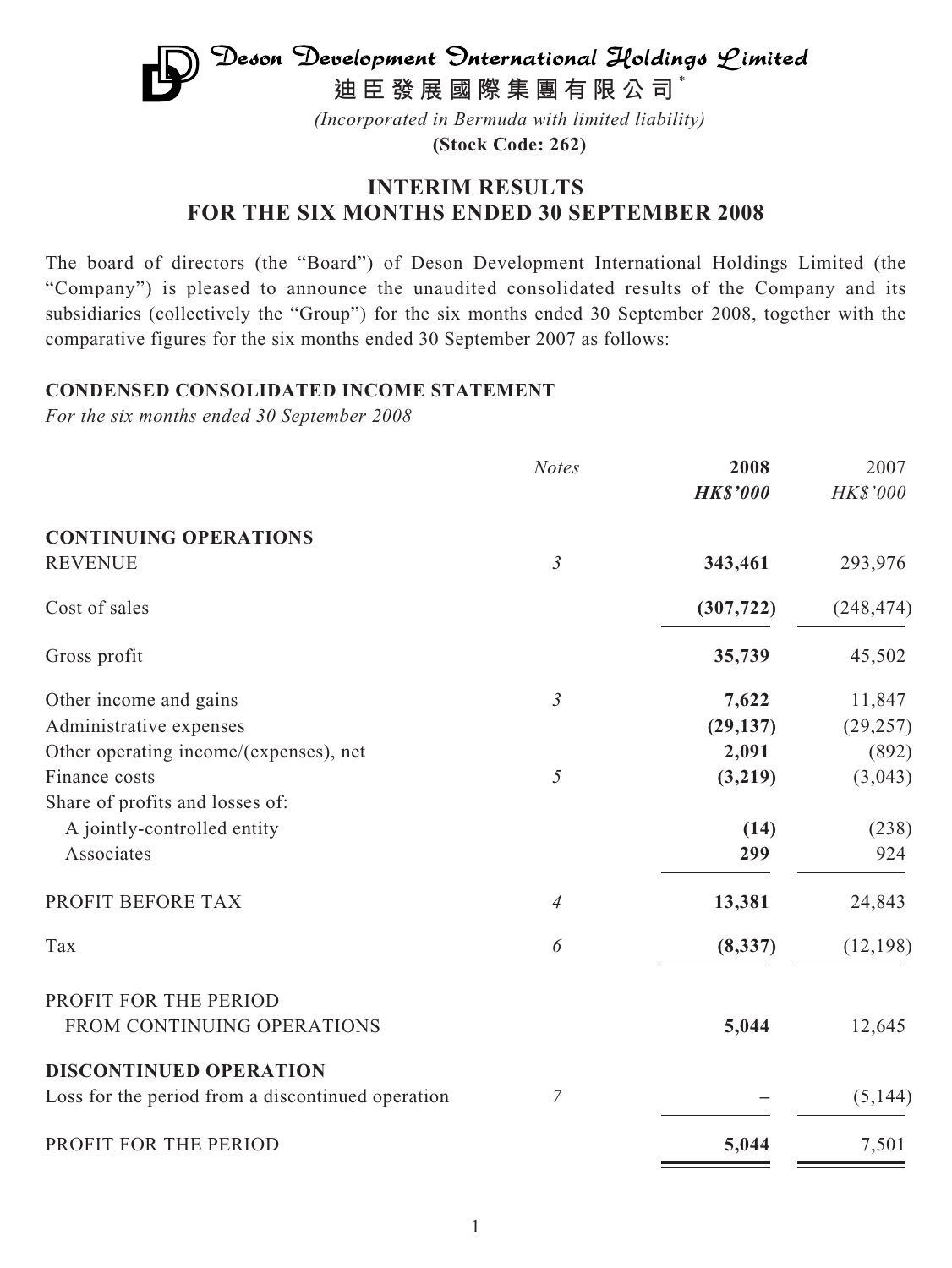# **CONDENSED CONSOLIDATED INCOME STATEMENT (continued)**

*For the six months ended 30 September 2008*

| <b>Notes</b>                                                                             | 2008<br><b>HK\$'000</b> | 2007<br>HK\$'000 |
|------------------------------------------------------------------------------------------|-------------------------|------------------|
| Attributable to:                                                                         |                         |                  |
| Equity holders of the Company                                                            | 5,387                   | 7,617            |
| Minority interests                                                                       | (343)                   | (116)            |
|                                                                                          | 5,044                   | 7,501            |
| EARNINGS PER SHARE ATTRIBUTABLE TO<br>ORDINARY EQUITY HOLDERS OF THE COMPANY<br>$\delta$ |                         |                  |
| <b>Basic</b><br>- For profit for the period                                              | 0.94 cents              | $1.33$ cents     |
| - For profit from continuing operations                                                  | 0.94 cents              | 2.23 cents       |
| Diluted                                                                                  |                         |                  |
| - For profit for the period                                                              | $0.94$ cents            | $1.33$ cents     |
| - For profit from continuing operations                                                  | 0.94 cents              | $2.17$ cents     |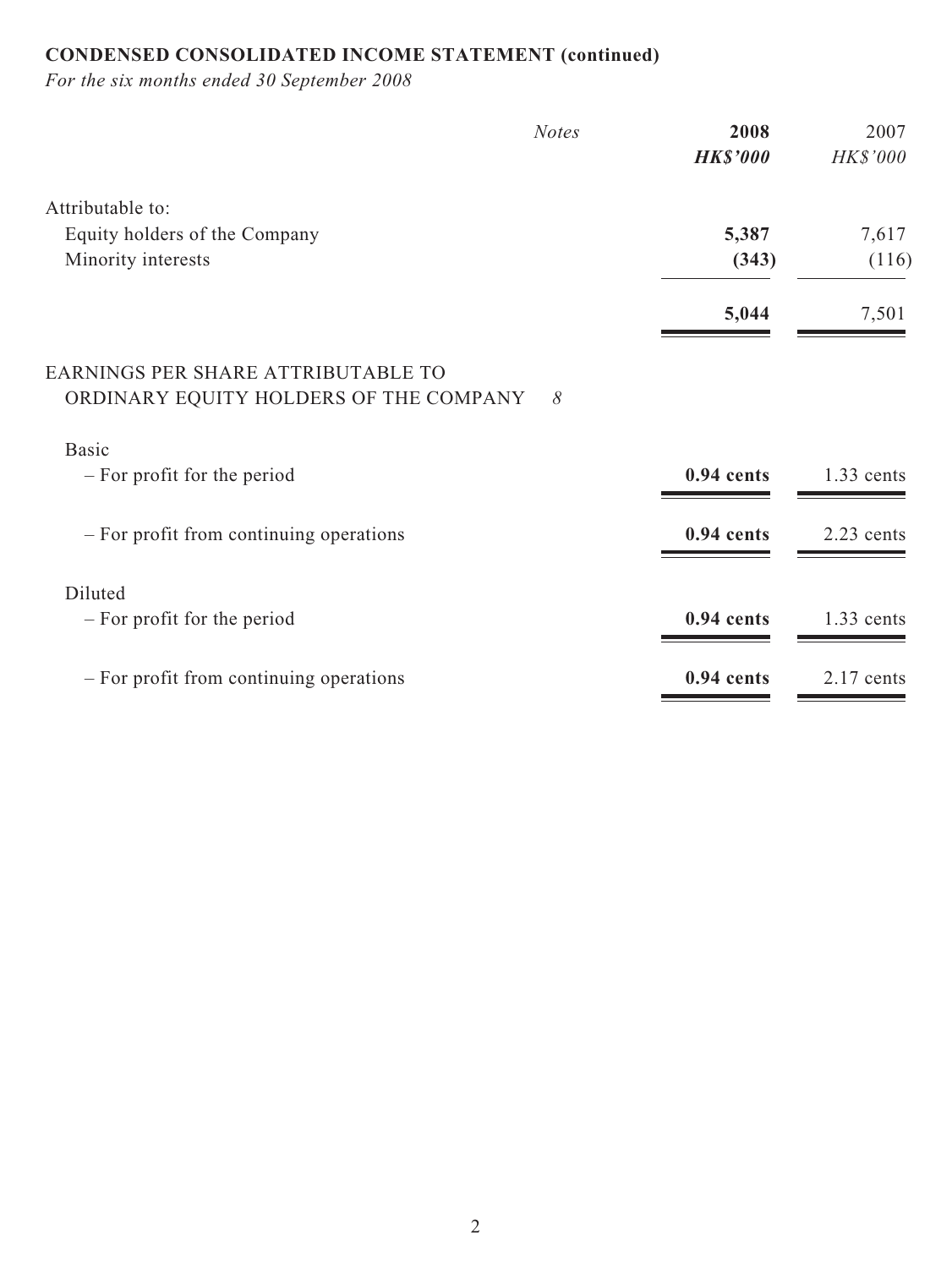## **CONDENSED CONSOLIDATED BALANCE SHEET**

*30 September 2008*

|                                                       |              | 30 September    | 31 March |
|-------------------------------------------------------|--------------|-----------------|----------|
|                                                       | <b>Notes</b> | 2008            | 2008     |
|                                                       |              | <b>HK\$'000</b> | HK\$'000 |
| <b>NON-CURRENT ASSETS</b>                             |              |                 |          |
| Property, plant and equipment                         |              | 101,130         | 100,124  |
| Investment properties                                 | 9            | 136,200         | 134,040  |
| Prepaid land lease payments                           |              | 5,788           | 5,857    |
| Interest in a jointly-controlled entity               |              | 14,166          | 12,892   |
| Interests in associates                               |              | 7,634           | 8,192    |
| Financial assets at fair value through profit or loss |              | 2,270           | 2,234    |
| Total non-current assets                              |              | 267,188         | 263,339  |
| <b>CURRENT ASSETS</b>                                 |              |                 |          |
| Amounts due from associates                           |              | 26,196          | 23,620   |
| Properties held for sale                              | 10           | 440,583         | 418,784  |
| Gross amount due from contract customers              |              | 37,428          | 7,334    |
| Inventories                                           |              | 1,586           | 2,604    |
| Accounts receivable                                   | 11           | 63,482          | 56,850   |
| Prepayments, deposits and other receivables           |              | 52,903          | 35,870   |
| Cash and cash equivalents                             |              | 42,547          | 31,087   |
| Pledged time deposits                                 |              | 27,352          | 21,465   |
| Total current assets                                  |              | 692,077         | 597,614  |
| <b>CURRENT LIABILITIES</b>                            |              |                 |          |
| Gross amount due to contract customers                |              | 77,701          | 35,564   |
| Accounts payable                                      | 12           | 57,345          | 32,861   |
| Other payables and accruals                           |              | 122,199         | 129,679  |
| Amounts due to associates                             |              | 292             | 547      |
| Amounts due to minority shareholders                  |              | 18,560          | 17,360   |
| Amounts due to related companies                      |              | 33,219          | 23,813   |
| Tax payable                                           |              | 37,671          | 31,747   |
| Interest-bearing bank borrowings                      |              | 73,204          | 60,109   |
| Total current liabilities                             |              | 420,191         | 331,680  |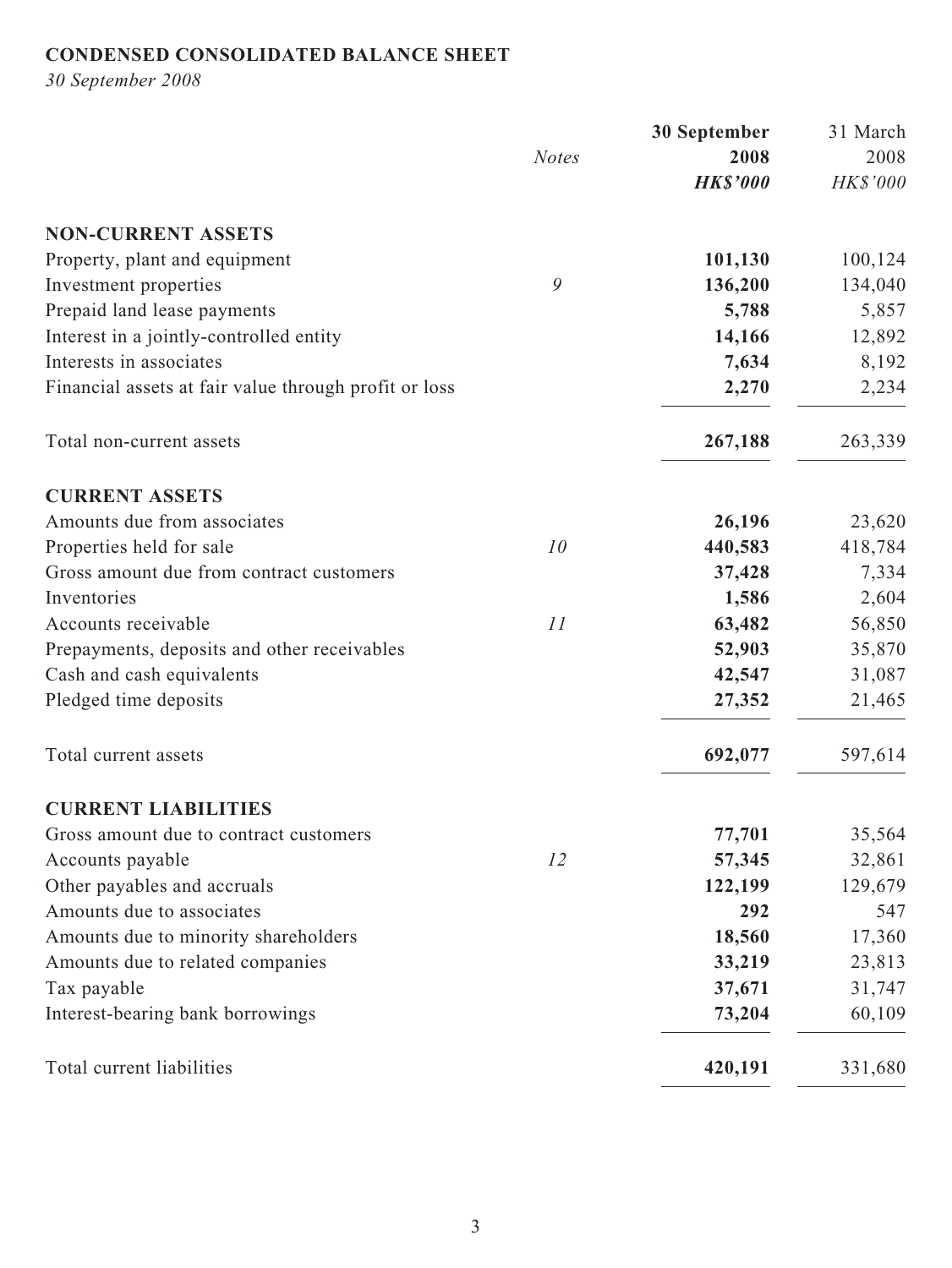# **CONDENSED CONSOLIDATED BALANCE SHEET (continued)**

*30 September 2008*

|                                                      | 30 September    | 31 March |
|------------------------------------------------------|-----------------|----------|
|                                                      | 2008            | 2008     |
|                                                      | <b>HK\$'000</b> | HK\$'000 |
| <b>NET CURRENT ASSETS</b>                            | 271,886         | 265,934  |
| <b>TOTAL ASSETS LESS CURRENT LIABILITIES</b>         | 539,074         | 529,273  |
| <b>NON-CURRENT LIABILITIES</b>                       |                 |          |
| Convertible notes                                    | 15,494          | 15,274   |
| Interest-bearing bank borrowings                     | 41,320          | 39,654   |
| Deferred tax liabilities                             | 14,277          | 14,247   |
| Total non-current liabilities                        | 71,091          | 69,175   |
| Net assets                                           | 467,983         | 460,098  |
| <b>EQUITY</b>                                        |                 |          |
| Equity attributable to equity holders of the Company |                 |          |
| Issued capital                                       | 57,105          | 57,274   |
| Reserves                                             | 407,137         | 399,040  |
| Equity component of convertible notes                | 1,259           | 1,259    |
|                                                      | 465,501         | 457,573  |
| <b>Minority interests</b>                            | 2,482           | 2,525    |
| Total equity                                         | 467,983         | 460,098  |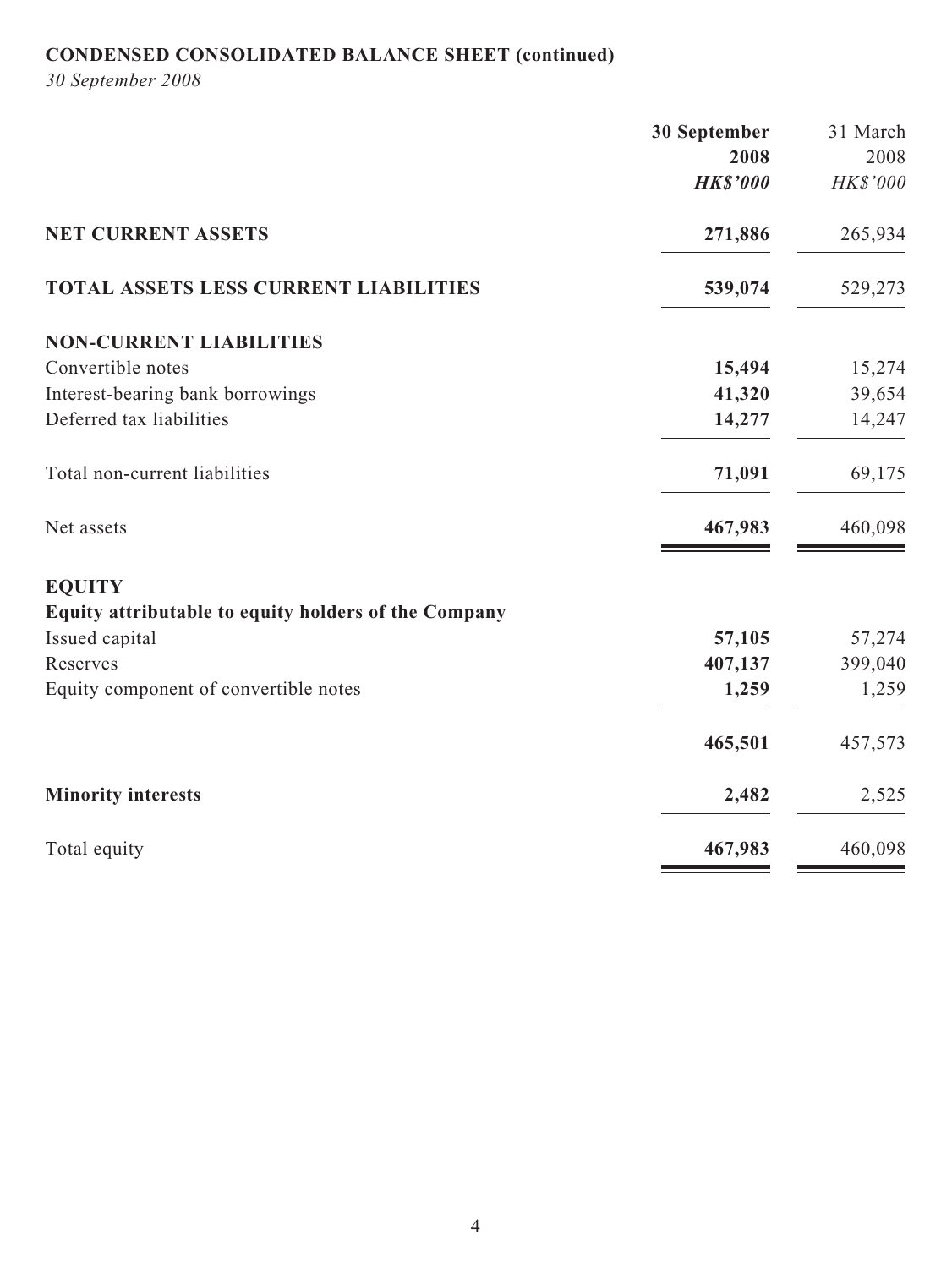## **CONDENSED CONSOLIDATED CASH FLOW STATEMENT**

*For the six months ended 30 September 2008*

|                                                                                                  | 2008             | 2007            |
|--------------------------------------------------------------------------------------------------|------------------|-----------------|
|                                                                                                  | <b>HK\$'000</b>  | HK\$'000        |
| <b>CASH FLOWS FROM OPERATING ACTIVITIES</b>                                                      | 1,131            | 20,002          |
| <b>CASH FLOWS FROM INVESTING ACTIVITIES</b>                                                      | (11, 496)        | 10,649          |
| <b>CASH FLOWS FROM FINANCING ACTIVITIES</b>                                                      | 18,583           | (14, 687)       |
| <b>NET INCREASE IN CASH AND CASH</b><br><b>EQUIVALENTS</b>                                       | 8,218            | 15,964          |
| Cash and cash equivalents at beginning of period<br>Effect of foreign exchange rate changes, net | 5,153<br>(2,209) | 11,306<br>1,229 |
| CASH AND CASH EQUIVALENTS AT END OF PERIOD                                                       | 11,162           | 28,499          |
| <b>ANALYSIS OF BALANCES OF CASH</b><br><b>AND CASH EQUIVALENTS</b>                               |                  |                 |
| Cash and bank balances                                                                           | 42,547           | 72,305          |
| Bank overdrafts, secured                                                                         | (31, 385)        | (43,806)        |
|                                                                                                  | 11,162           | 28,499          |
|                                                                                                  |                  |                 |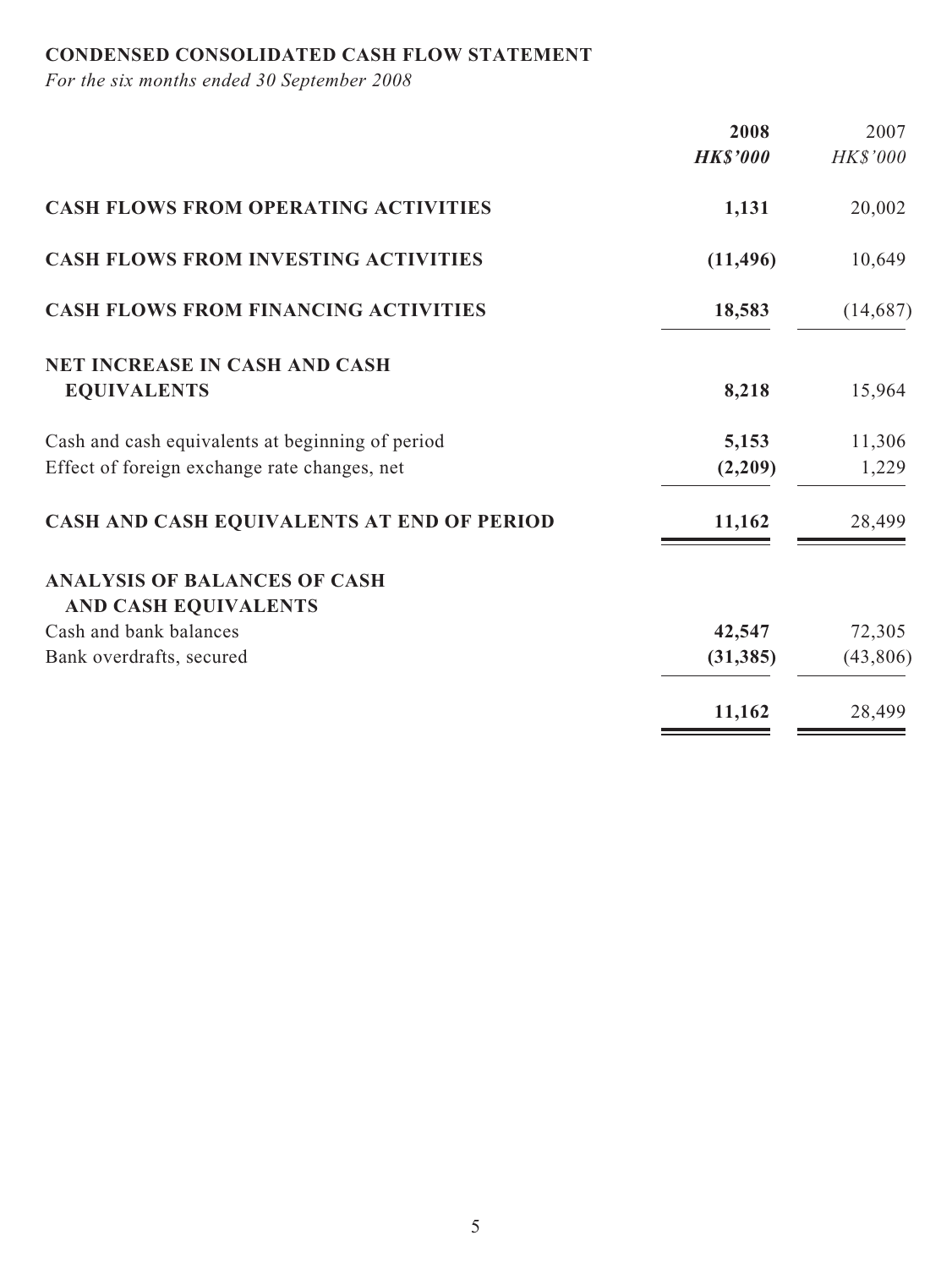### **NOTES TO CONDENSED CONSOLIDATED FINANCIAL STATEMENTS**

#### **1 BASIS OF PREPARATION**

These unaudited condensed financial statements have been prepared in accordance with the applicable disclosure requirements of Appendix 16 of the Rules Governing the Listing of Securities (the "Listing Rules") of The Stock Exchange of Hong Kong Limited (the "Stock Exchange") and with Hong Kong Accounting Standard ("HKAS") 34 "Interim Financial Reporting" issued by the Hong Kong Institute of Certified Public Accountants. They have been prepared under the historical cost convention, except for leasehold buildings and available-for-sale investments, which have been measured at fair value. These unaudited condensed financial statements should be read in conjunction with the annual accounts for the year ended 31 March 2008.

The accounting policies adopted are consistent with those followed in the preparation of the Group's annual audited financial statements for the year ended 31 March 2008, except in relation to the following new Hong Kong Financial Reporting Standards ("HKFRSs", which also include HKASs and interpretations) that affect the Group and are adopted by the Group for the first time for the current period's financial statements:

| $HK(IFRIC)$ -Int 12 | <b>Service Concession Arrangements</b>             |
|---------------------|----------------------------------------------------|
| HK(IFRIC)-Int 14    | HKAS 19 – The Limit on a Defined Benefit Asset,    |
|                     | Minimum Funding Requirements and their Interaction |

The adoption of these new HKFRSs has no significant impact on the Group's interim results and financial position.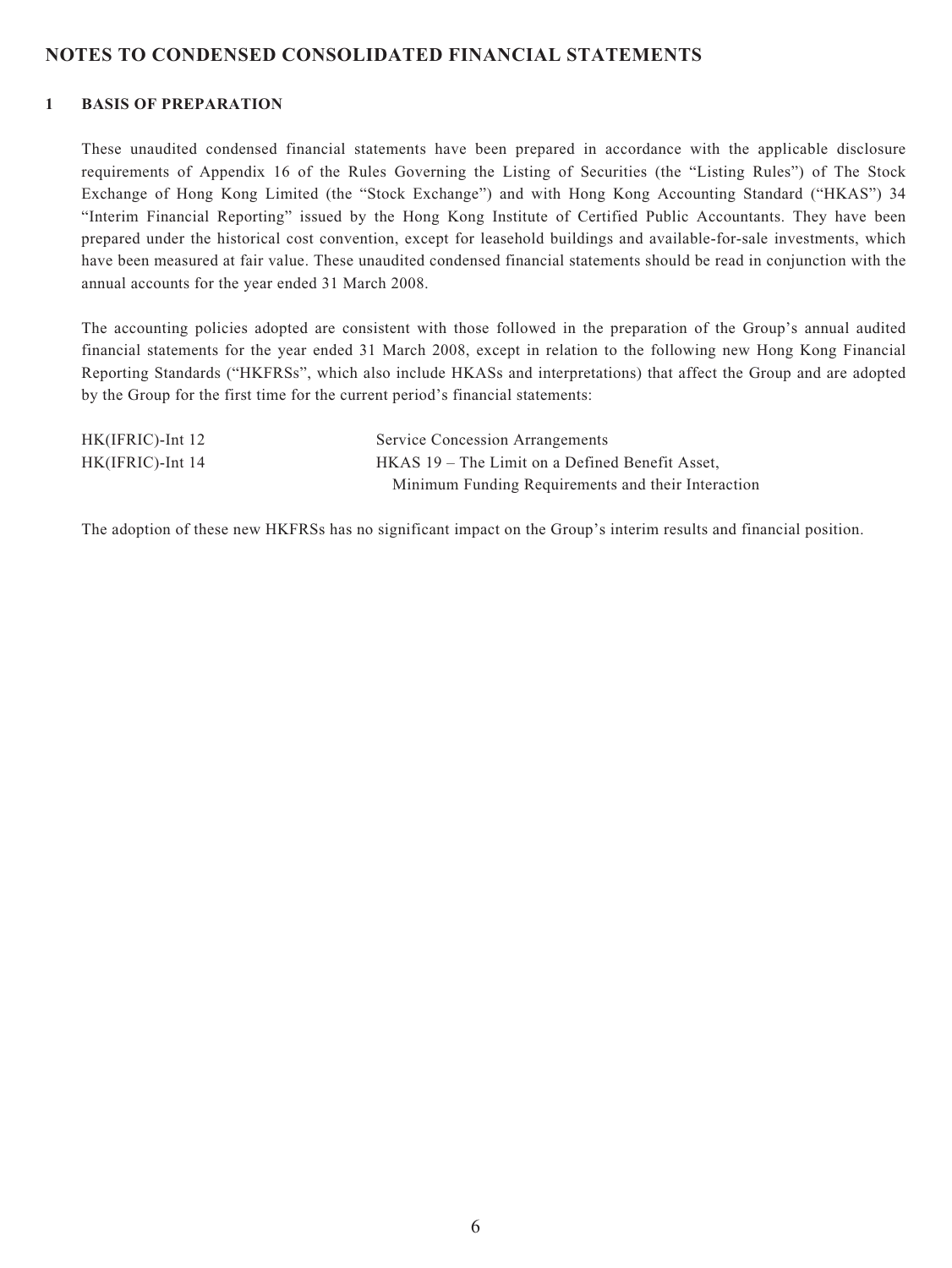#### **2. SEGMENT INFORMATION**

Segment information is presented by way of two segment formats: (i) on a primary segment reporting basis, by business segment; and (ii) on a secondary segment reporting basis, by geographical segment.

#### **(a) Business segments**

The following tables present revenue, profits/(losses) information for the Group's business segments for the six months ended 30 September 2008 and 2007.

|                                     | For the six months ended 30 September |                              |                         |                         |                         |                  |                         |                                                       |                         |                            |                          |                  |  |
|-------------------------------------|---------------------------------------|------------------------------|-------------------------|-------------------------|-------------------------|------------------|-------------------------|-------------------------------------------------------|-------------------------|----------------------------|--------------------------|------------------|--|
|                                     | <b>Continuing operations</b>          |                              |                         |                         |                         |                  |                         | Discontinued operation                                |                         |                            |                          |                  |  |
|                                     | Property development                  |                              |                         |                         |                         |                  |                         | <b>Operation of fitness</b><br>centres and trading of |                         |                            |                          |                  |  |
|                                     |                                       | <b>Construction business</b> |                         | and investment business |                         | Others           |                         | Total                                                 |                         | fitness equipment business |                          | Consolidated     |  |
|                                     | 2008<br><b>HK\$'000</b>               | 2007<br>HK\$'000             | 2008<br><b>HK\$'000</b> | 2007<br>HK\$'000        | 2008<br><b>HK\$'000</b> | 2007<br>HK\$'000 | 2008<br><b>HK\$'000</b> | 2007<br>HK\$'000                                      | 2008<br><b>HK\$'000</b> | 2007<br>HK\$'000           | 2008<br><b>HK\$'000</b>  | 2007<br>HK\$'000 |  |
| Segment revenue:                    |                                       |                              |                         |                         |                         |                  |                         |                                                       |                         |                            |                          |                  |  |
| Sales to external customers         | 309,467                               | 189,926                      | 26,309                  | 98,945                  | 7,685                   | 5,105            | 343,461                 | 293,976                                               |                         | 28,334                     | 343,461                  | 322,310          |  |
| Other income and gains              | 3,480                                 | 897                          | 2,308                   | 1,851                   | 1,289                   | 378              | 7,077                   | 3,126                                                 |                         | 1,026                      | 7,077                    | 4,152            |  |
| Total                               | 312,947                               | 190,823                      | 28,617                  | 100,796                 | 8,974                   | 5,483            | 350,538                 | 297,102                                               |                         | 29,360                     | 350,538                  | 326,462          |  |
| <b>Segment results</b>              | 5,255                                 | (3,572)                      | 10,020                  | 27,367                  | 1,698                   | (2,506)          | 16,973                  | 21,289                                                |                         | (8,272)                    | 16,973                   | 13,017           |  |
| Interest income and dividend income |                                       |                              |                         |                         |                         |                  | 545                     | 8,721                                                 |                         | 17                         | 545                      | 8,738            |  |
| Gain on disposal of subsidiaries    |                                       |                              |                         |                         |                         |                  |                         |                                                       |                         | 3,163                      | $\overline{a}$           | 3,163            |  |
| Unallocated expenses                |                                       |                              |                         |                         |                         |                  | (1,203)                 | (2,805)                                               |                         | L,                         | (1,203)                  | (2,805)          |  |
| Impairment of goodwill              |                                       |                              |                         | (5)                     |                         |                  |                         | (5)                                                   |                         | $\qquad \qquad -$          | $\overline{\phantom{a}}$ | (5)              |  |
| Finance costs                       |                                       |                              |                         |                         |                         |                  | (3,219)                 | (3,043)                                               | ۳                       | (60)                       | (3,219)                  | (3,103)          |  |
| Share of profits and losses of:     |                                       |                              |                         |                         |                         |                  |                         |                                                       |                         |                            |                          |                  |  |
| A jointly-controlled entity         | (14)                                  | (238)                        |                         |                         |                         |                  | (14)                    | (238)                                                 |                         |                            | (14)                     | (238)            |  |
| Associates                          | 299                                   | 924                          |                         |                         |                         |                  | 299                     | 924                                                   |                         |                            | 299                      | 924              |  |
| Profit/(loss) before tax            |                                       |                              |                         |                         |                         |                  | 13,381                  | 24,843                                                |                         | (5, 152)                   | 13,381                   | 19,691           |  |
| Tax                                 |                                       |                              |                         |                         |                         |                  | (8,337)                 | (12,198)                                              |                         | $\,$                       | (8, 337)                 | (12,190)         |  |
| Profit/(loss) for the period        |                                       |                              |                         |                         |                         |                  | 5,044                   | 12,645                                                |                         | (5, 144)                   | 5,044                    | 7,501            |  |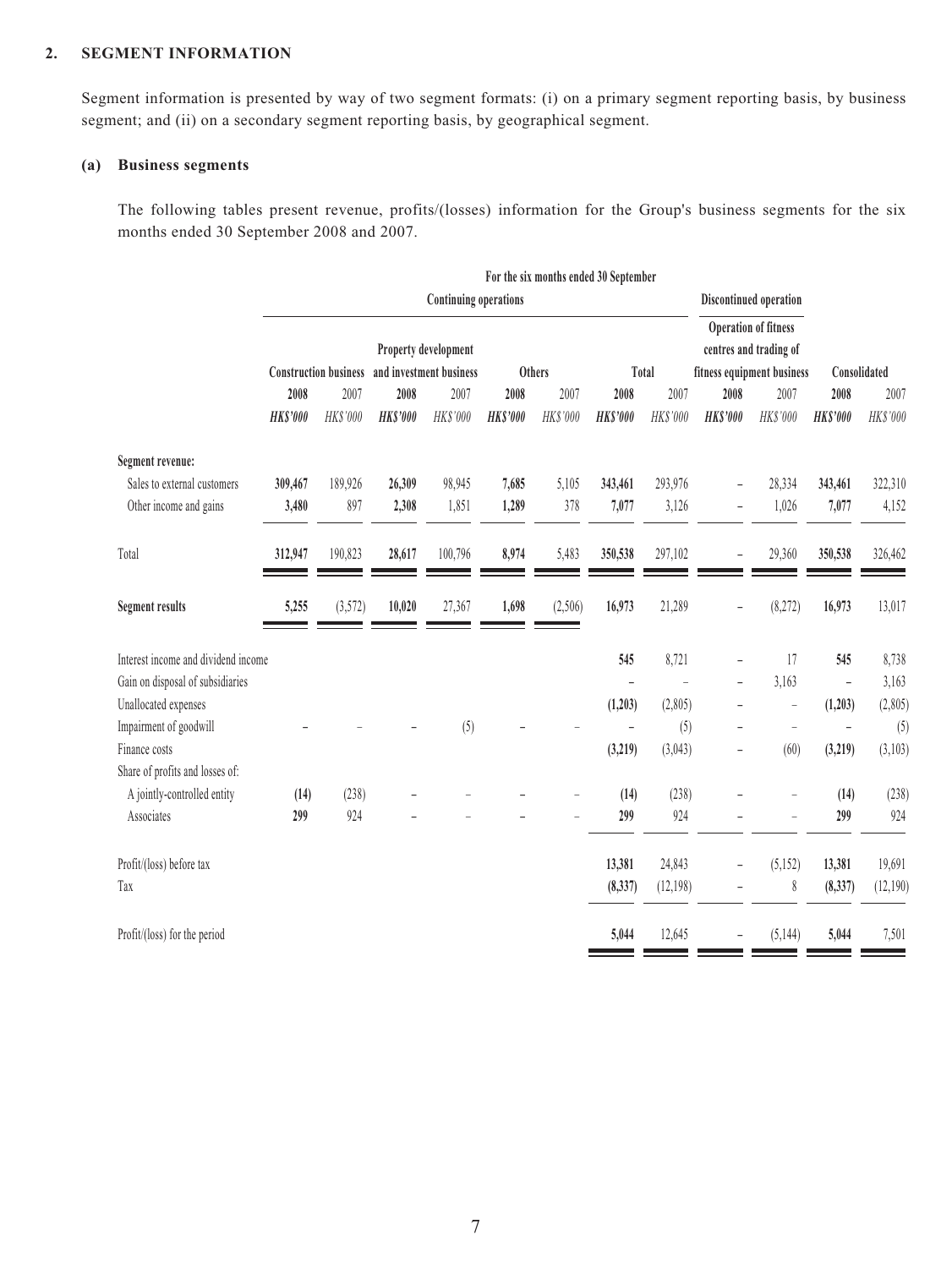## **2. SEGMENT INFORMATION (Continued)**

#### **(a) Business segments (Continued)**

|                                       |                      |                              |                         |                       |                 |                          | For the six months ended 30 September                 |          |                            |                        |                 |          |
|---------------------------------------|----------------------|------------------------------|-------------------------|-----------------------|-----------------|--------------------------|-------------------------------------------------------|----------|----------------------------|------------------------|-----------------|----------|
|                                       |                      |                              |                         | Continuing operations |                 |                          |                                                       |          |                            | Discontinued operation |                 |          |
|                                       | Property development |                              |                         |                       |                 |                          | <b>Operation of fitness</b><br>centres and trading of |          |                            |                        |                 |          |
|                                       |                      | <b>Construction business</b> | and investment business |                       |                 | <b>Others</b><br>Total   |                                                       |          | fitness equipment business |                        | Consolidated    |          |
|                                       | 2008                 | 2007                         | 2008                    | 2007                  | 2008            | 2007                     | 2008                                                  | 2007     | 2008                       | 2007                   | 2008            | 2007     |
|                                       | <b>HK\$'000</b>      | HK\$'000                     | <b>HK\$'000</b>         | HK\$'000              | <b>HK\$'000</b> | HK\$'000                 | <b>HK\$'000</b>                                       | HK\$'000 | <b>HK\$'000</b>            | HK\$'000               | <b>HK\$'000</b> | HK\$'000 |
| Other segment information:            |                      |                              |                         |                       |                 |                          |                                                       |          |                            |                        |                 |          |
| Depreciation                          | 862                  | 1,005                        | 459                     | 232                   | 1,492           | 1,211                    | 2,813                                                 | 2,448    |                            | 1,457                  | 2,813           | 3,905    |
| Recognition of prepaid land lease     |                      |                              |                         |                       |                 |                          |                                                       |          |                            |                        |                 |          |
| payments                              | 69                   | 126                          |                         |                       |                 |                          | 69                                                    | 126      |                            |                        | 69              | 126      |
| Loss/(profit) on disposal of items of |                      |                              |                         |                       |                 |                          |                                                       |          |                            |                        |                 |          |
| property, plant and equipment         | (3)                  |                              | (7)                     |                       |                 |                          | (10)                                                  |          |                            | 78                     | (10)            | 79       |
| Impairment of accounts receivable     |                      |                              |                         | 145                   |                 | 22                       | $\overline{\phantom{0}}$                              | 167      |                            | 200                    |                 | 367      |
| Reversal of impairment of accounts    |                      |                              |                         |                       |                 |                          |                                                       |          |                            |                        |                 |          |
| receivable                            |                      | $\qquad \qquad -$            | (1,107)                 |                       |                 | $\overline{\phantom{0}}$ | (1,107)                                               |          |                            | -                      | (1,107)         |          |
| Impairment of other receivables       |                      |                              | -                       | 1,061                 |                 |                          |                                                       | 1,061    |                            |                        |                 | 1,061    |
| Reversal of impairment                |                      |                              |                         |                       |                 |                          |                                                       |          |                            |                        |                 |          |
| of other receivables                  | (908)                | (518)                        |                         |                       |                 |                          | (908)                                                 | (518)    |                            |                        | (908)           | (518)    |

#### **(b) Geographical segments**

The following table presents revenue information for the Group's geographical segments for the six months ended 30 September 2008 and 2007.

|                                | For the six months ended 30 September |                  |                   |                       |                     |                 |  |
|--------------------------------|---------------------------------------|------------------|-------------------|-----------------------|---------------------|-----------------|--|
|                                |                                       | <b>Hong Kong</b> |                   | <b>Mainland China</b> | <b>Consolidated</b> |                 |  |
|                                | 2008                                  | 2007             | 2008              | 2007                  | 2008                | 2007            |  |
|                                | <b>HK\$'000</b>                       | <b>HK\$'000</b>  | <b>HK\$'000</b>   | <b>HK\$'000</b>       | <b>HK\$'000</b>     | <b>HK\$'000</b> |  |
| Segment revenue:               |                                       |                  |                   |                       |                     |                 |  |
| Sales to external customers    | 143,594                               | 113,731          | 199,867           | 208,579               | 343,461             | 322,310         |  |
| Attributable to a discontinued |                                       |                  |                   |                       |                     |                 |  |
| operation                      | —                                     | (6,170)          | $\qquad \qquad -$ | (22, 164)             | —                   | (28, 334)       |  |
|                                |                                       |                  |                   |                       |                     |                 |  |
| Revenue from continuing        |                                       |                  |                   |                       |                     |                 |  |
| operations                     | 143,594                               | 107,561          | 199,867           | 186,415               | 343,461             | 293,976         |  |
|                                |                                       |                  |                   |                       |                     |                 |  |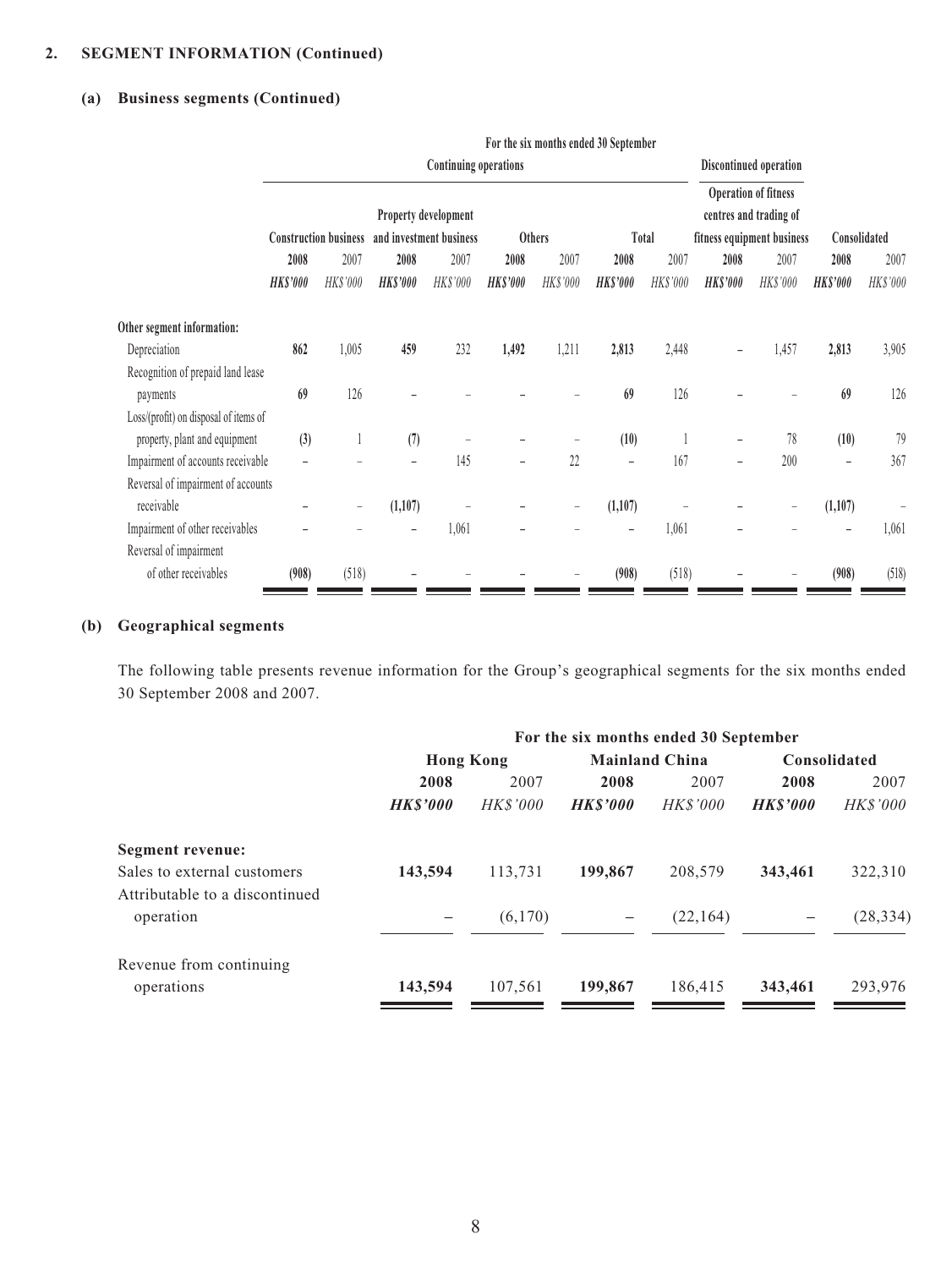#### **3. REVENUE, OTHER INCOME AND GAINS**

Revenue, which is also the Group's turnover, represents the aggregate of gross revenue earned from construction works and the net amount of maintenance works invoiced, property development and investment business, trading of medical equipment, provision of related installation and maintenance services and an appropriate proportion of income from operation of fitness centres and trading of fitness equipment.

An analysis of revenue, other income and gains is as follows:

|                                                          |              | 2008            | 2007     |
|----------------------------------------------------------|--------------|-----------------|----------|
|                                                          | <b>Notes</b> | <b>HK\$'000</b> | HK\$'000 |
| Revenue                                                  |              |                 |          |
| Income from construction contracting                     |              |                 |          |
| and related business                                     |              | 309,467         | 189,926  |
| Income from property development and                     |              |                 |          |
| investment business                                      |              | 26,309          | 98,945   |
| Income from trading of medical equipment, provision      |              |                 |          |
| of related installation and maintenance services         |              | 7,685           | 5,105    |
| Attributable to continuing operations reported           |              |                 |          |
| in the consolidated income statement                     |              | 343,461         | 293,976  |
| Income from operation of fitness centres and trading of  |              |                 |          |
| fitness equipment attributable to a discontinued         |              |                 |          |
| operation                                                | 7            |                 | 28,334   |
|                                                          |              | 343,461         | 322,310  |
| Other income and gains                                   |              |                 |          |
| Bank interest income                                     |              | 242             | 1,417    |
| Other interest income                                    |              | 303             | 494      |
| Gross rental income                                      |              | 1,821           | 1,380    |
| Dividend income from available-for-sale investments      |              |                 | 6,810    |
| Others                                                   |              | 5,256           | 1,746    |
| Attributable to continuing operations reported           |              |                 |          |
| in the consolidated income statement                     |              | 7,622           | 11,847   |
| Other income and gains from operation of fitness centres |              |                 |          |
| and trading of fitness equipment attributable to a       |              |                 |          |
| discontinued operation:                                  |              |                 |          |
| Bank interest income                                     | 7            |                 | 17       |
| Others                                                   | 7            |                 | 1,026    |
|                                                          |              | 7,622           | 12,890   |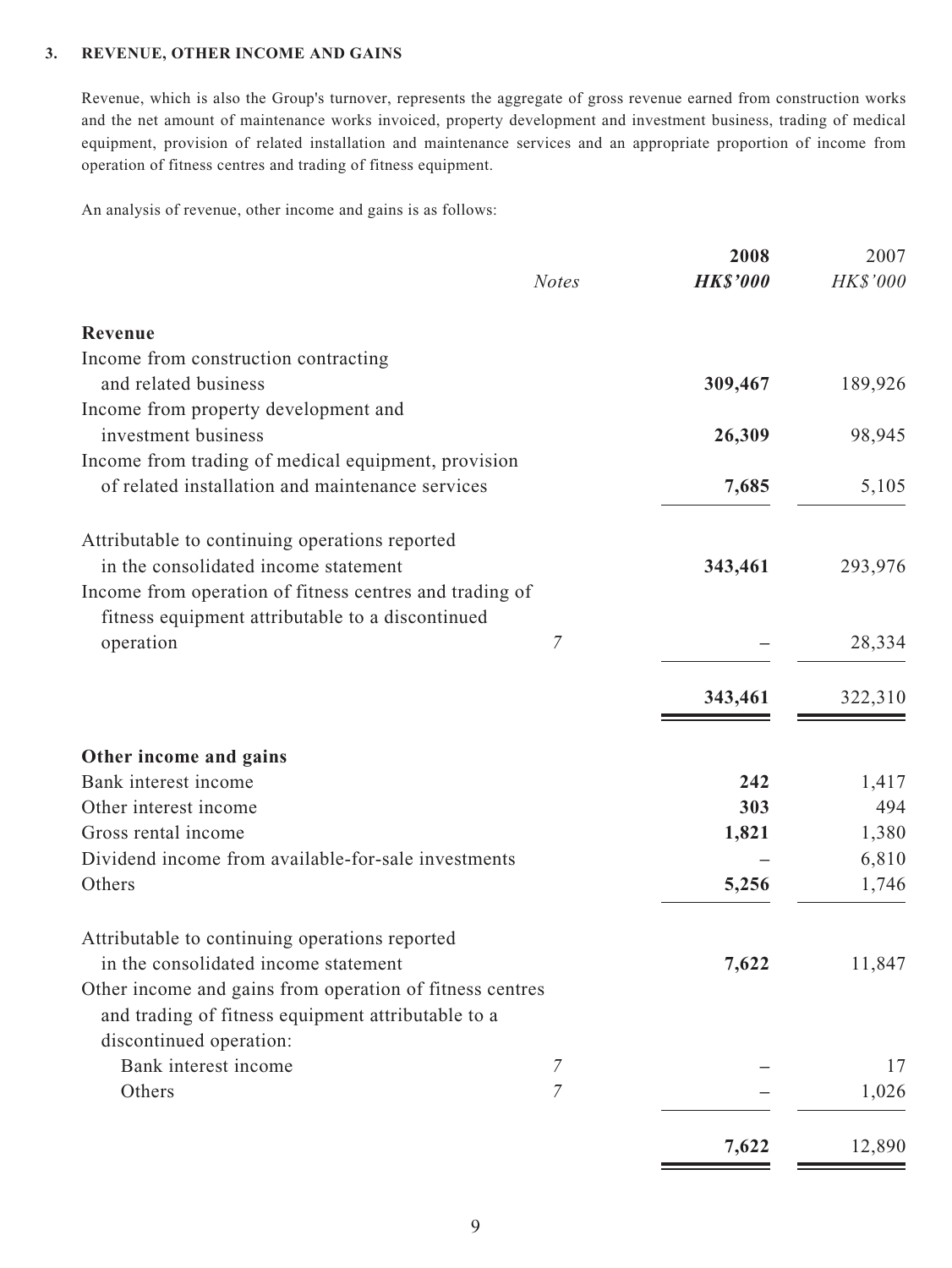### **4. PROFIT BEFORE TAX**

The Group's profit before tax is arrived at after charging/(crediting):  $*$ 

|                                                                 | 2008            | 2007     |
|-----------------------------------------------------------------|-----------------|----------|
|                                                                 | <b>HK\$'000</b> | HK\$'000 |
| Cost of construction contracting                                | 293,621         | 180,001  |
| Cost of properties sold                                         | 9,331           | 66,529   |
| Cost of inventories sold and services provided                  | 4,770           | 9,904    |
| Depreciation                                                    | 2,813           | 3,905    |
| Recognition of prepaid land lease payments                      | 69              | 126      |
| Minimum lease payments under operating leases                   |                 |          |
| on land and buildings                                           | 1,149           | 4,998    |
| Loss/(profit) on disposal of items of property, plant and       |                 |          |
| equipment                                                       | (10)            | 79       |
| Impairment of goodwill                                          |                 | 5        |
| Employee benefits expense (including directors'<br>emoluments): |                 |          |
| Wages and salaries                                              | 15,334          | 24,031   |
| Pension schemes contributions *                                 | 375             | 627      |
| Less: Amount capitalised                                        | (1,210)         | (1, 413) |
|                                                                 | 14,499          | 23,245   |
| Directors remuneration:                                         |                 |          |
| Fee                                                             | 156             | 156      |
| Salaries and allowances                                         | 1,787           | 2,104    |
| Pension scheme contributions                                    | 47              | 57       |
|                                                                 | 1,990           | 2,317    |

# The disclosures presented in this note include those amounts charge/credited in respect of the discontinued operation.

\* At 30 September 2008, there were no forfeited contributions available to the Group to reduce contributions to the pension schemes in future years (2007: Nil).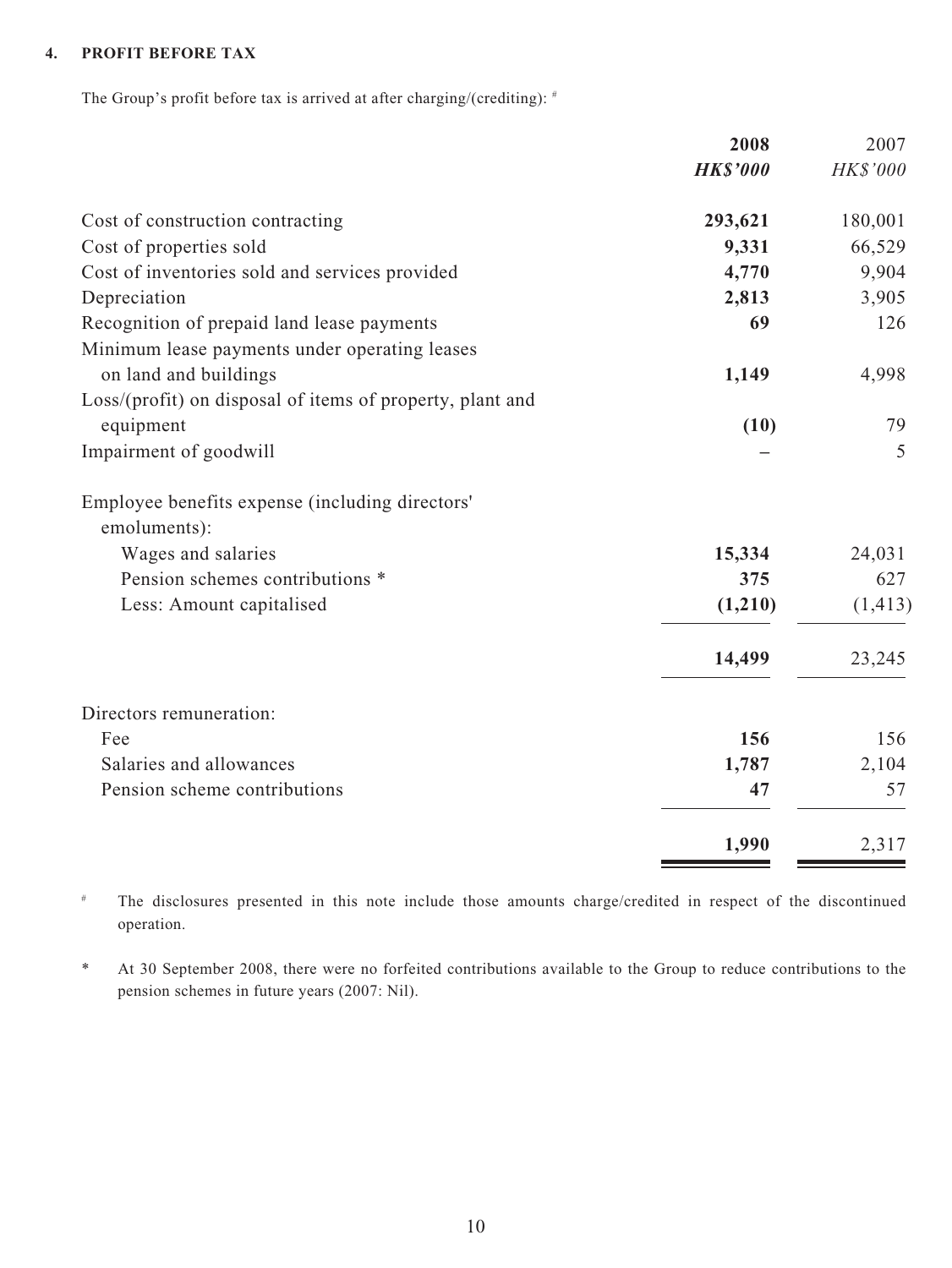#### **5. FINANCE COSTS**

| 2008            | 2007            |
|-----------------|-----------------|
| <b>HK\$'000</b> | <b>HK\$'000</b> |
|                 |                 |
| 3,957           | 6,552           |
| 536             | 521             |
|                 |                 |
| 4,493           | 7,073           |
| (1,274)         | (3,970)         |
| 3,219           | 3,103           |
|                 |                 |
| 3,219           | 3,043           |
|                 | 60              |
| 3,219           | 3,103           |
|                 |                 |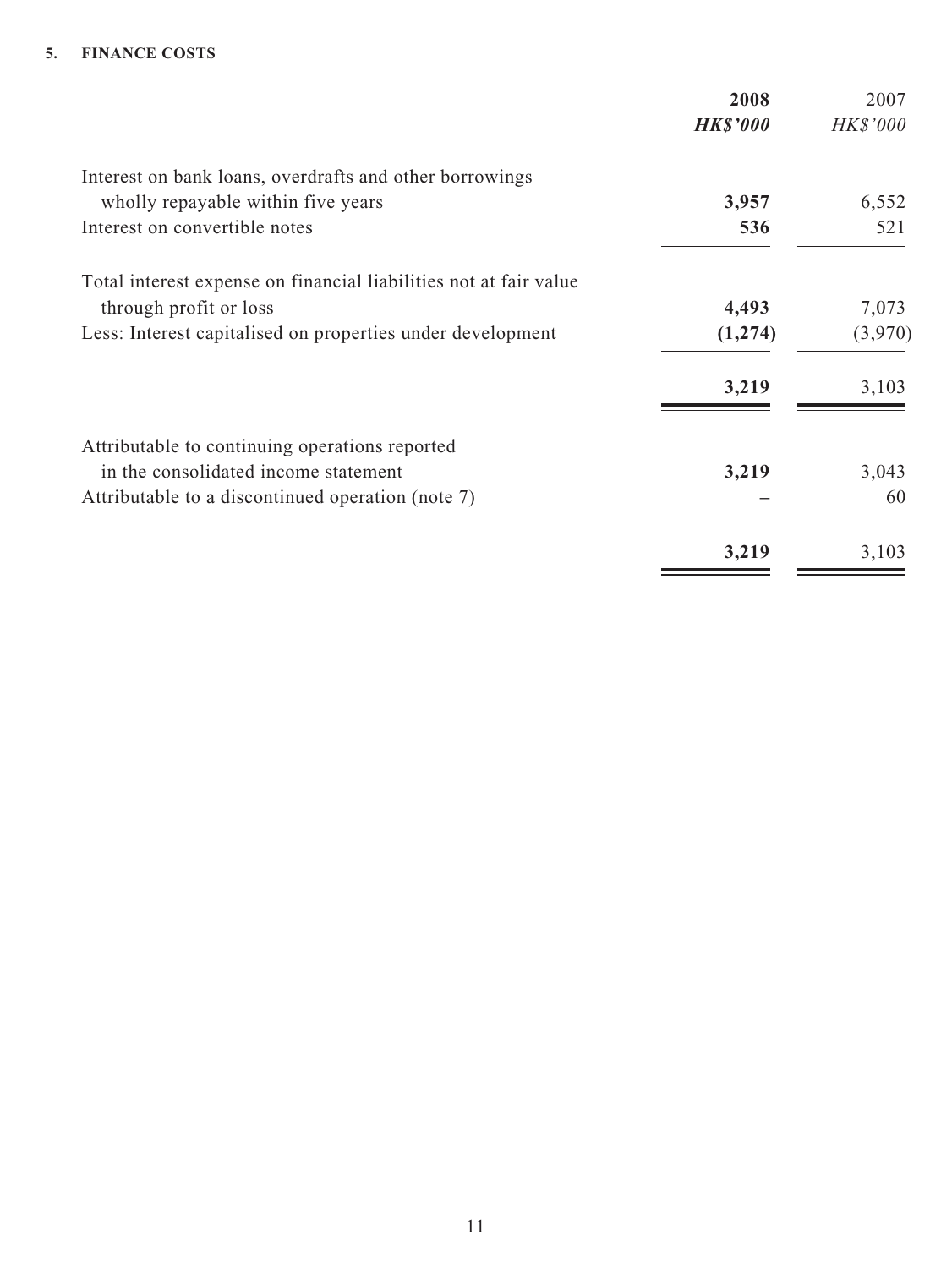### **6. TAX**

No Hong Kong profits tax has been provided as the Group's subsidiaries either did not generate any assessable profits arising in Hong Kong during the period or have available tax losses brought forward from prior years to offset the assessable profits generated during the period (2007: Nil). Taxes on profits assessable elsewhere have been calculated at the rates of tax prevailing in the jurisdictions in which the Group operates, based on existing legislation, interpretations and practices in respect thereof.

Land appreciation tax ("LAT") in Mainland China is levied at progressive rates ranging from 30% to 60% on the appreciation of land value, being the proceeds from the sale of properties less deductible expenditures including amortisation of land use rights, borrowing costs and all property development expenditures.

| 2008            | 2007            |
|-----------------|-----------------|
| <b>HK\$'000</b> | <b>HK\$'000</b> |
|                 |                 |
|                 | (8)             |
|                 |                 |
| 3,766           | 6,736           |
| 335             |                 |
| 4,236           | 5,462           |
| 8,337           | 12,190          |
|                 |                 |
|                 | (8)             |
|                 |                 |
| 8,337           | 12,198          |
| 8,337           | 12,190          |
|                 |                 |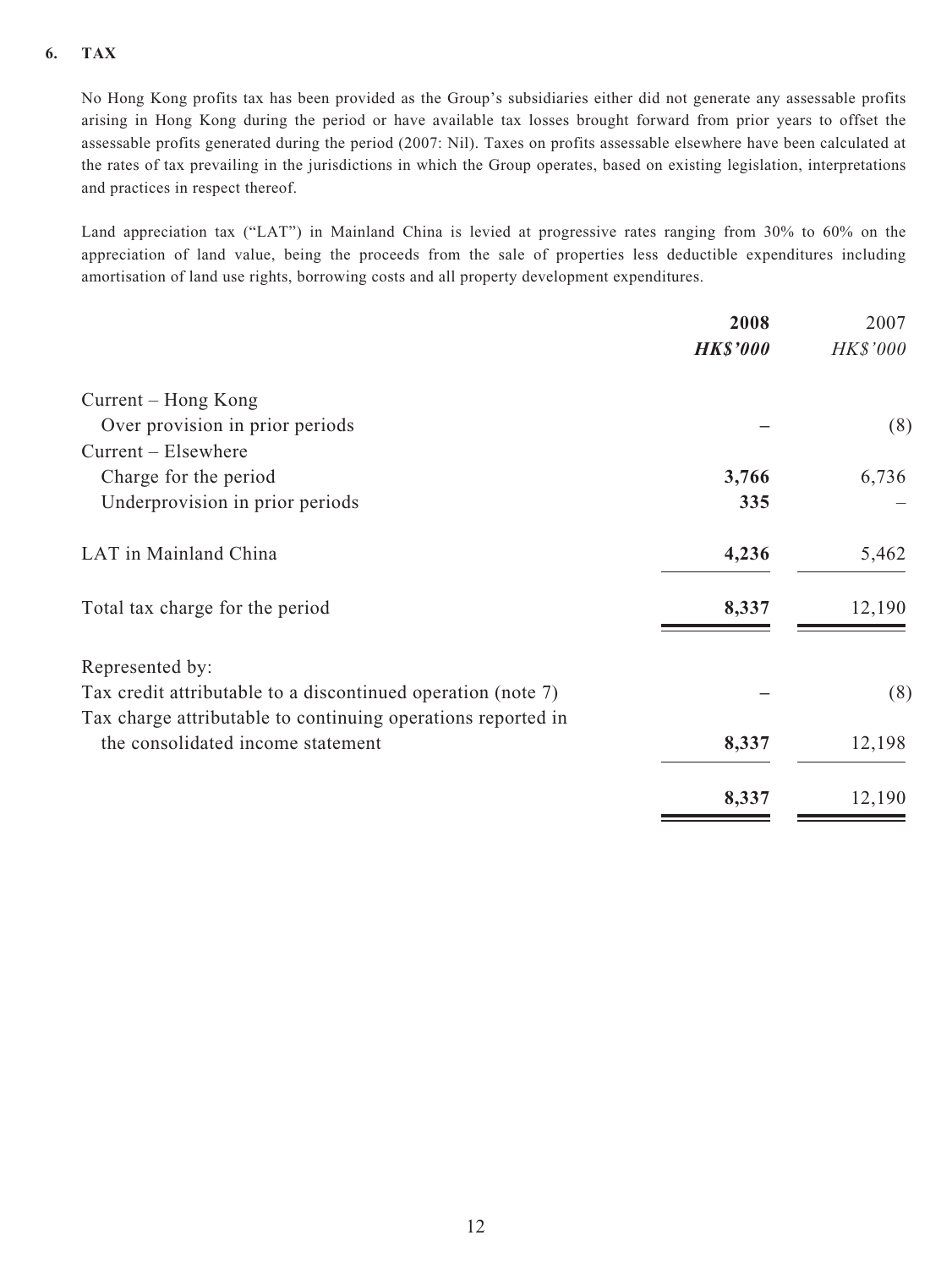#### **7. DISCONTINUED OPERATION**

On 27 September 2007, the Company announced the decision of its board of directors to dispose of its entire interest in Fitness Concept Limited ("FCL") and its subsidiaries (the "Disposed Group"). The Disposed Group is engaged in the operation of fitness centres and trading of fitness equipment and is a separate business segment. The disposal of the Disposed Group was completed on 30 September 2007. As at 30 September 2008, no assets or liabilities of the Group were attributable to this discontinued operation.

The results of the Disposed Group for the prior period are presented below:

| <b>HK\$'000</b><br>Revenue, other income and gains (note 3)<br>Expenses<br>Finance costs (note 5) | <b>HK\$'000</b><br>29,377 |
|---------------------------------------------------------------------------------------------------|---------------------------|
|                                                                                                   |                           |
|                                                                                                   |                           |
|                                                                                                   | (37, 632)                 |
|                                                                                                   | (60)                      |
| Loss of the discontinued operation                                                                | (8,315)                   |
| Gain on disposal of the Disposed Group                                                            | 3,163                     |
| Loss before tax from the discontinued operation                                                   | (5,152)                   |
| Tax (note 6)                                                                                      | 8                         |
| Loss for the period from the discontinued operation                                               | (5, 144)                  |
| Attributable to:                                                                                  |                           |
| Equity holders of the Company                                                                     | (5, 127)                  |
| Minority interests                                                                                | (17)                      |
|                                                                                                   | (5, 144)                  |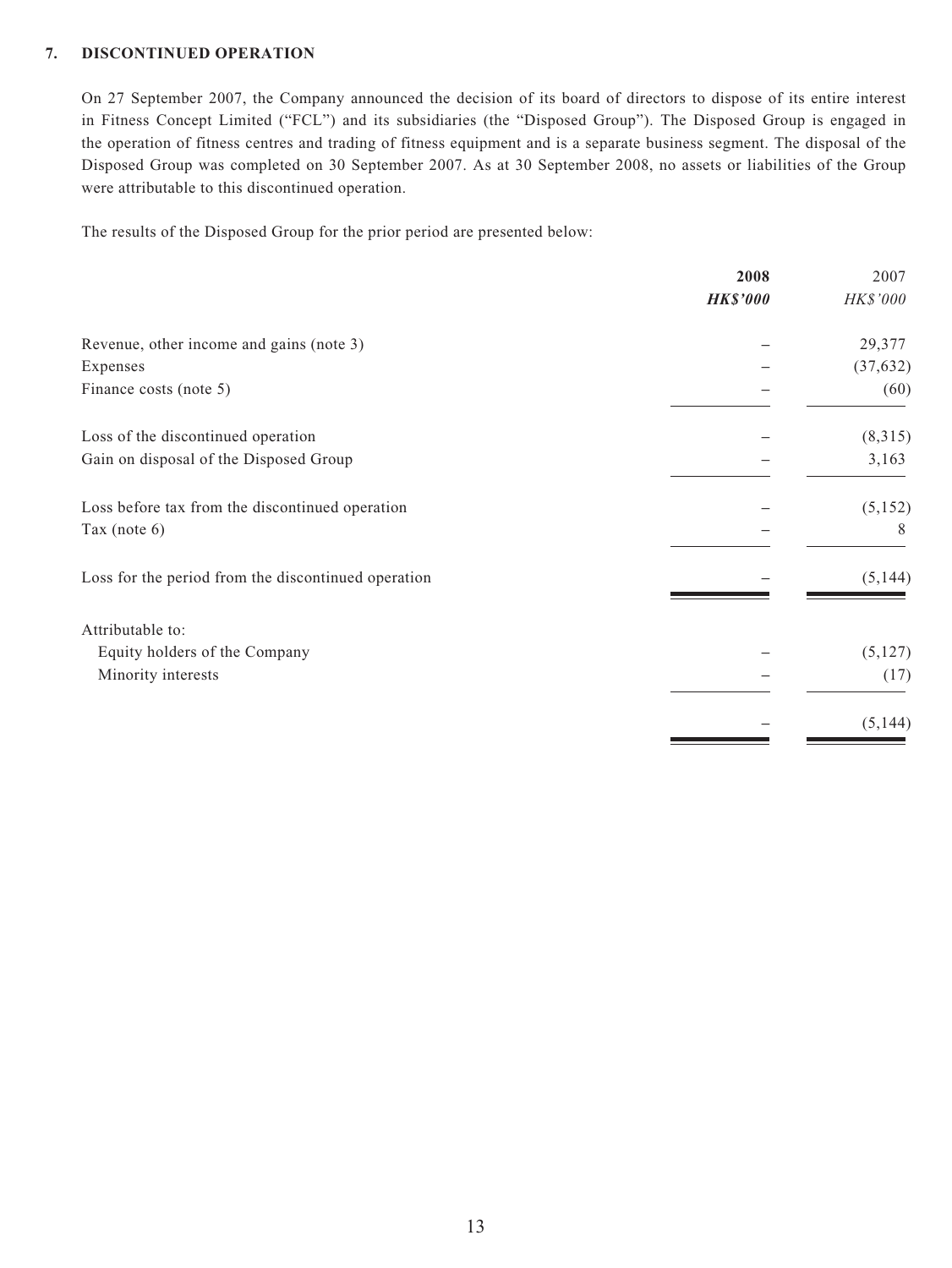#### **7. DISCONTINUED OPERATION (Continued)**

The net cash flows incurred by the Disposed Group are as follows:

|                                                                                                    | 2008            | 2007                   |
|----------------------------------------------------------------------------------------------------|-----------------|------------------------|
|                                                                                                    | <b>HK\$'000</b> | HK\$'000               |
| Operating activities                                                                               |                 | (2,205)                |
| Investing activities                                                                               |                 | (1, 136)               |
| Financing activities                                                                               |                 | 2,753                  |
| Net cash outflow                                                                                   |                 | (588)                  |
| Loss per share:                                                                                    |                 |                        |
| Basic, from the discontinued operation                                                             | N/A             | $(0.90 \text{ cents})$ |
| Diluted, from the discontinued operation                                                           | N/A             | $(0.84 \text{ cents})$ |
| The calculations of basic and diluted loss per share from the discontinued operation are based on: |                 |                        |
|                                                                                                    | 2008            | 2007                   |
| Loss attributable to ordinary equity holders of the Company                                        |                 |                        |
| from the discontinued operation                                                                    | N/A             | HK\$5,127,000          |
| Weighted average number of ordinary shares in issue during the                                     |                 |                        |
| period used in the basic earnings per share calculation                                            | N/A             | 572.683.017            |

 period used in the basic earnings per share calculation **N/A** 572,683,017 Weighted average number of ordinary shares used in the diluted earnings per share calculation **N/A** 607,959,940

#### **8. EARNINGS PER SHARE ATTRIBUTABLE TO ORDINARY EQUITY HOLDERS OF THE COMPANY**

The calculation of basic earnings per share amounts is based on the profit for the period attributable to ordinary equity holders of the Company, and the weighted average number of ordinary shares in issue during the period, as adjusted to reflect the share repurchase during the period ended 30 September 2008.

The calculation of diluted earnings per share amounts is based on the profit for the period attributable to ordinary equity holders of the Company, adjusted to reflect the interest on the convertible notes. The weighted average number of ordinary shares used in the calculation is the number of ordinary shares in issue during the period, as used in the basic earnings per share calculation, and the weighted average number of ordinary shares assumed to have been issued at no consideration on the deemed exercise or conversion of all dilutive potential ordinary shares into ordinary shares.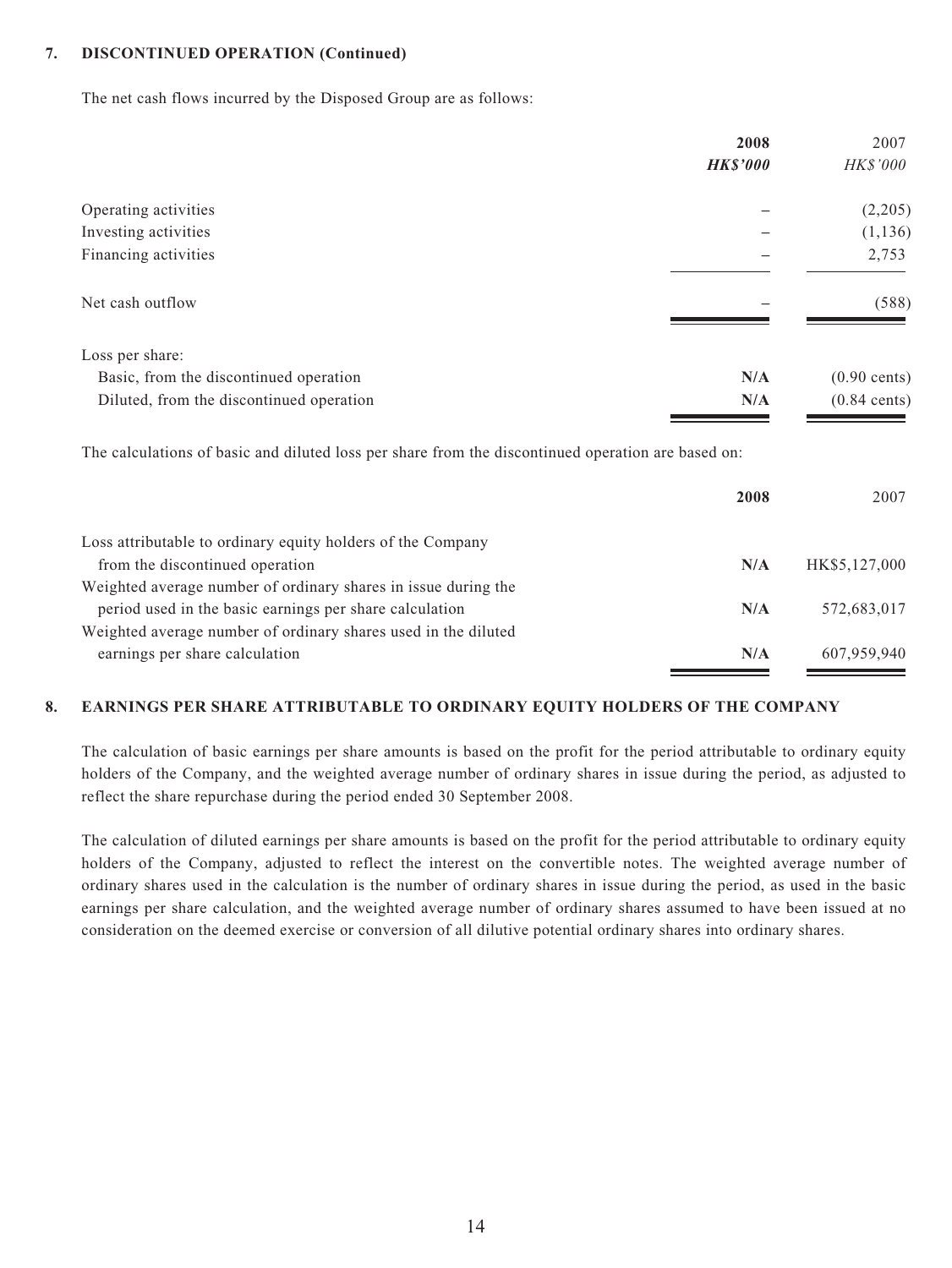### **8. EARNINGS PER SHARE ATTRIBUTABLE TO ORDINARY EQUITY HOLDERS OF THE COMPANY (Continued)**

The calculations of basic and diluted earnings per share are based on:

|                                                                       | 2008<br><b>HK\$'000</b> | 2007<br>HK\$'000 |
|-----------------------------------------------------------------------|-------------------------|------------------|
| <b>Earnings</b>                                                       |                         |                  |
| Profit/(loss) attributable to ordinary equity holders of the Company, |                         |                  |
| used in the basic earnings per share calculation:                     |                         |                  |
| From continuing operations                                            | 5,387                   | 12,744           |
| From a discontinued operation                                         |                         | (5, 127)         |
|                                                                       | 5,387                   | 7,617            |
| Interest on convertible notes                                         | 536                     | 521              |
| Profit attributable to ordinary equity holders of the Company         |                         |                  |
| before interest on convertible notes                                  | 5,923                   | 8,138            |
| Attributable to:                                                      |                         |                  |
| Continuing operations                                                 | 5,923                   | 13,265           |
| Discontinued operation                                                |                         | (5, 127)         |
|                                                                       | 5,923                   | 8,138            |
|                                                                       | <b>Number of shares</b> |                  |
|                                                                       | 2008                    | 2007             |
| <b>Shares</b>                                                         |                         |                  |
| Weighted average number of ordinary shares in issue during the period |                         |                  |
| used in the basic earnings per share calculation                      | 572,429,848             | 572,683,017      |
| Effect of dilution-weighted average number of ordinary shares:        |                         |                  |
| Share options                                                         |                         | 276,923          |
| Convertible notes                                                     | 35,000,000              | 35,000,000       |
|                                                                       | 607,429,848*            | 607,959,940      |

\* Because the diluted earnings per share amount is increased when taking convertible notes and share options into account, the convertible notes and share options had anti-dilutive effects on the basic earnings per share for the period and were ignored in the calculation of diluted earnings per share. Therefore, the diluted earnings per share amount is based on the profit for the period attributable to ordinary equity holders of the Company of HK\$5,387,000 and the weighted average of 572,429,848 ordinary shares.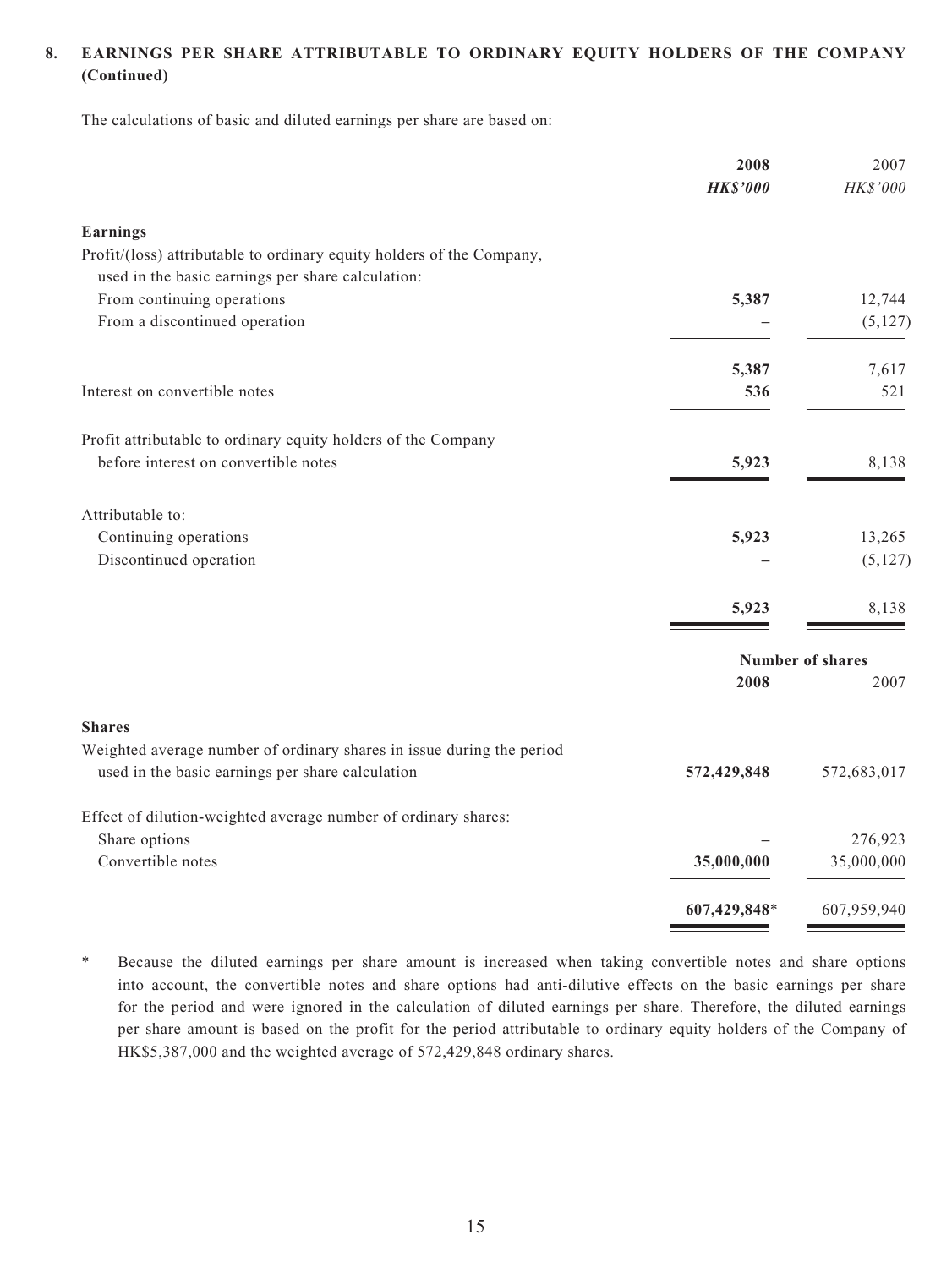#### **9. INVESTMENT PROPERTIES**

|                                          | 30 September    | 31 March        |
|------------------------------------------|-----------------|-----------------|
|                                          | 2008            | 2008            |
|                                          | <b>HK\$'000</b> | <b>HK\$'000</b> |
| Carrying amount at 1 April               | 134,040         | 80,106          |
| Additions                                |                 | 49,561          |
| Exchange realignment                     | 2,160           | 4,373           |
| Carrying amount at 30 September/31 March | 136,200         | 134,040         |

The investment properties of the Group are held under long term leases and are situated in Mainland China.

The Group's investment properties were revalued on 31 March 2008 by B.I. Appraisals Limited, independent professionally qualified valuers, at HK\$134,040,000 on an open market, existing use basis.

The investment properties were leased to an independent third party under an operating lease.

At 30 September 2008, the investment properties of the Group with a value of HK\$136,200,000 (31 March 2008: HK\$134,040,000) were pledged to secure certain banking facilities granted to the Group.

#### **10. PROPERTIES HELD FOR SALE**

|                              | 30 September    | 31 March |
|------------------------------|-----------------|----------|
|                              | 2008            | 2008     |
|                              | <b>HK\$'000</b> | HK\$'000 |
| Completed properties         | 190,510         | 199,358  |
| Properties under development | 250,073         | 219,426  |
|                              | 440,583         | 418,784  |

#### **11. ACCOUNTS RECEIVABLE**

The Group's trading terms with its customers are mainly on credit. The credit period is generally 90 days for the sale of trading goods and 180 days for the sale of completed properties held for sale. For retention monies receivable in respect of construction works carried out by the Group, the due dates are usually one year after the completion of the construction works. Each customer has a maximum credit limit. The Group seeks to maintain strict control over its outstanding receivables. Overdue balances are reviewed regularly by senior management. In view of the aforementioned and the fact that the Group's accounts receivable relate to a large number of diversified customers, there is no significant concentration of credit risk. Accounts receivable are non-interest-bearing.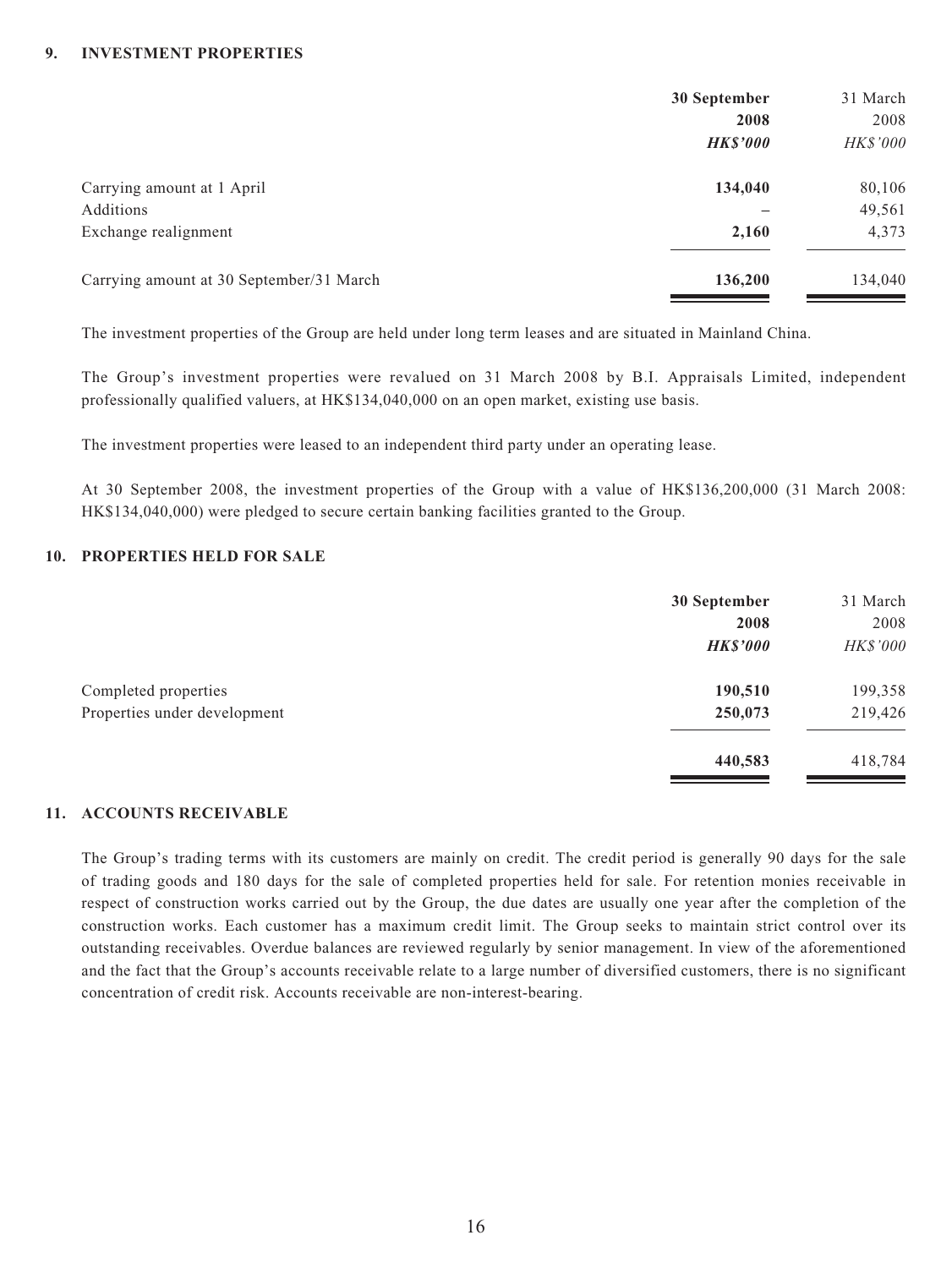#### **11. ACCOUNTS RECEIVABLE (Continued)**

An aged analysis of the accounts receivable as at the balance sheet date, based on the invoice date and net of provision, is as follows:

|                             | 30 September    | 31 March |
|-----------------------------|-----------------|----------|
|                             | 2008            | 2008     |
|                             | <b>HK\$'000</b> | HK\$'000 |
| Current to 90 days          | 28,098          | 25,636   |
| 91 to 180 days              | 4,464           | 7,061    |
| 181 to 360 days             | 10,712          | 5,797    |
| Over 360 days               | 14,711          | 13,727   |
|                             | 57,985          | 52,221   |
| Retention money receivables | 5,497           | 4,629    |
| Total                       | 63,482          | 56,850   |

#### **12. ACCOUNTS PAYABLE**

An aged analysis of the accounts payable as at the balance sheet date, based on the invoice date, is as follows:

|                    | 30 September    | 31 March |
|--------------------|-----------------|----------|
|                    | 2008            | 2008     |
|                    | <b>HK\$'000</b> | HK\$'000 |
| Current to 90 days | 45,345          | 25,544   |
| 91 to 180 days     | 1,077           | 2        |
| 181 to 360 days    | 3,964           | 1,043    |
| Over 360 days      | 6,959           | 6,272    |
|                    | 57,345          | 32,861   |

The accounts payable are non-interest-bearing and are normally settled on 30-day terms.

#### **13. COMPARATIVE AMOUNTS**

Due to the adoption of the new and revised HKFRSs during the current period, certain comparative amounts have been adjusted to conform with the current period's presentation and to show separately comparative amounts in respect of items disclosed for the first time in 2008. In addition, the comparative income statement has been re-represented as if the operation discontinued during the last period had been discontinued at the beginning of the comparative period (note 7).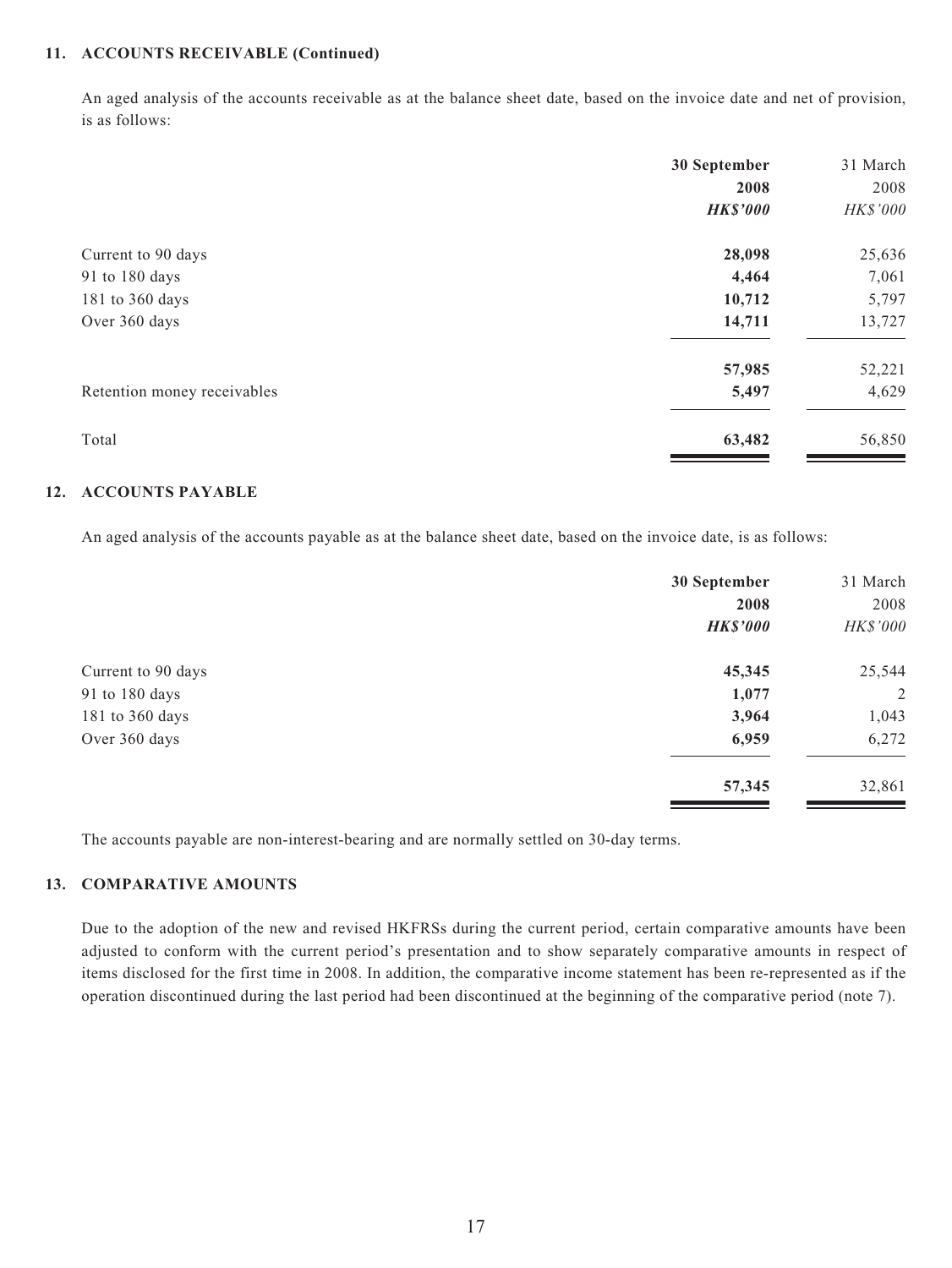### **DIVIDENDS**

The Directors do not recommend the payment of an interim dividend in respect of the six months ended 30 September 2008 (2007: Nil).

## **MANAGEMENT DISCUSSION AND ANALYSIS**

### **BUSINESS REVIEW**

The Group's turnover for the six months ended 30 September 2008 was HK\$343,461,000 which represented an increase of 17% as compared with the same period last year. The net profit attributable to equity holders of the Company amounted to approximately HK\$5,387,000 representing a decrease of 29% as compared with the same period last year. Earning per share is approximately HK0.94 cents.

The Group's major business segment during the six months ended 30 September 2008 comprises (i) construction, as a main contractor, as well as the provision of contracting intelligent building engineering, and electrical and mechanical ("E&M") services; (ii) property development and investment; and (iii) trading of medical equipment, provision of related installation and maintenance services.

During the period, the Group completed projects such as the renovation of external wall finishing of Saint Joseph's Catholic Church, Hong Kong, building services installation for the construction of primary schools in Yuen Long and Shamshuipo, Hong Kong, replacement of sewage pump sets for Western Wholesale Food Market, Hong Kong. In current period, the Group continued the growth in last year and generated HK\$309 million sales from this segment, such growth can be shown by the 63% increase in the segment sales as compared to that of last period.

More to note, during the period, the Group sold certain units in Phase I of Asian Villas City Square, Haikou, Hainan Province, and certain service apartments in Parkview Garden, Shanghai, which contributed a meaningful profit to the Group. Since Phase IV of Asian Villas City Square and the property development in Kaifeng, PRC have not yet complete, the Group is only selling the remaining units in Hainan and Shanghai, so the turnover and segment results contributed from this segment dropped by 73% and 63% respectively as compared to same period last year. In September 2007, Asian Villas City Square was awarded one of the "Top 100 Best Property in China for year 2007 (third anniversary)". In May 2008, the Company was awarded one of the "Top 500 Most Influential Property Development Enterprise in China" for year 2008, by 2008 亞洲(博鰲)房地產領袖峰會.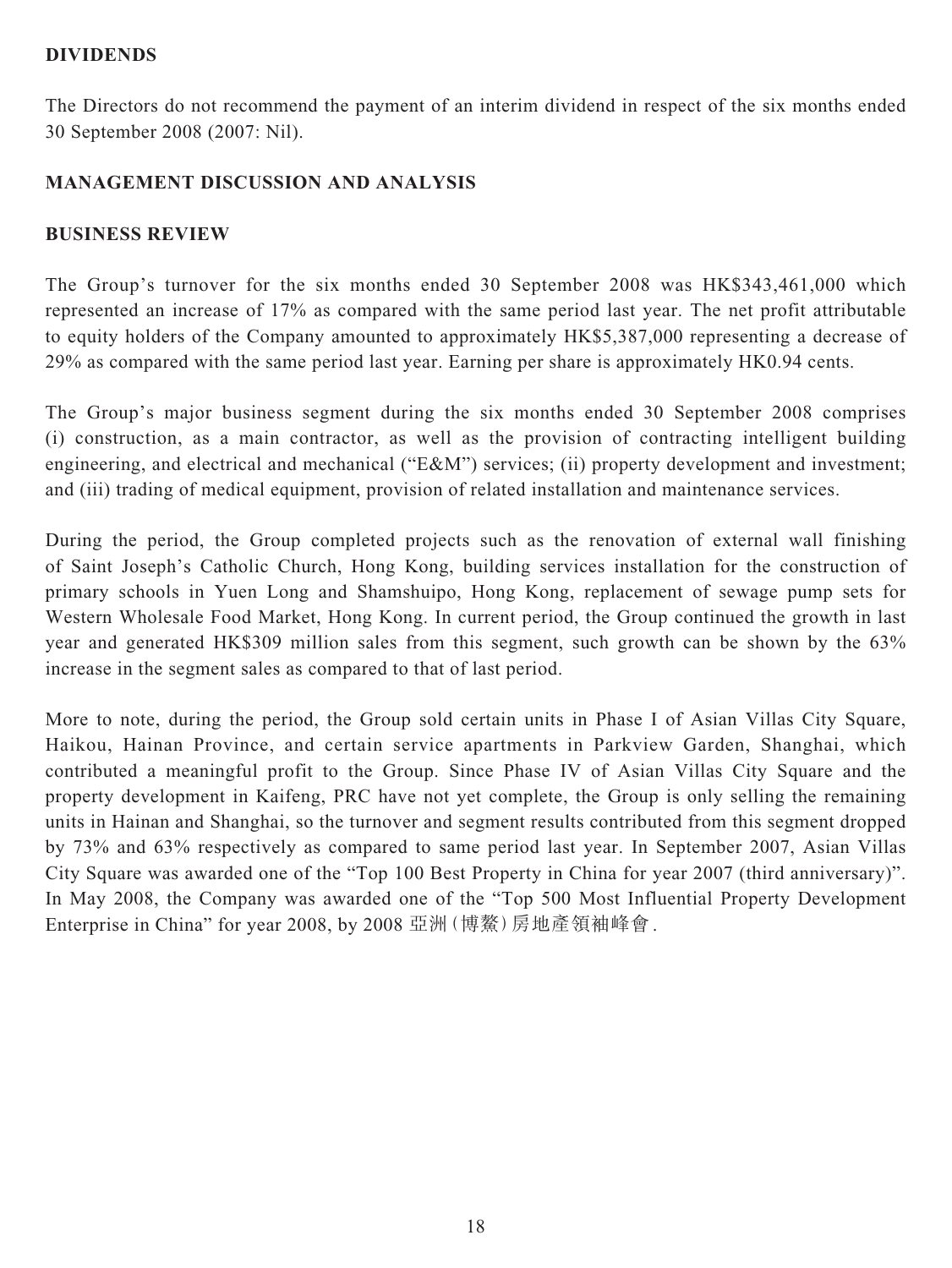On 25 September 2007, the Group entered into a sales and purchase agreement with Ideal Choice Holdings Limited, a company wholly owned by Mr. Tjia Boen Sien ("Mr. Tjia"), the Managing Director and Deputy Chairman and a substantial shareholder of the Company, in relation to the disposal of 100% interest in Fitness Concept Limited and the related shareholder's loan, at a total consideration of HK\$6,000,000. Fitness Concept Limited and its' subsidiaries are principally engaged in the operation of fitness club and trading of fitness equipment business. Before the disposal, the fitness centre operation and fitness equipment trading business generated turnover in the amount of HK\$28 million to the Group during the same period last year. The disposal was completed on 30 September 2007, as such, no turnover is generated from this segment in this period.

In last period, the Group also enjoyed contribution from an available for sale investment – Gain Huge Limited, which the Group hold 10% shareholding interest, this company is principally engaged in property development in Hong Kong. The Group received HK\$6.8 million dividend income derived from this available for sale investment after the disposal of land interests, no such dividend is received in current period.

### **FINANCIAL REVIEW**

### **Turnover**

During the period, the Group's turnover from continuing operations surged to HK\$343 million, increased by 17% as compared to the same period last year, and is the highest turnover in history. The impetus behind such notable growth can largely be traced to our effective efforts to expand our customer base in the construction and contracting segment. Turnover generated from construction contracting business, property development and investment business and other business amounted to approximately HK\$309 million, HK\$26 million, HK\$8 million respectively, which represent an increase by 63%, a decrease by 73% and an increase by 51% respectively as compared to last period. For the fitness centre operation and fitness equipment trading business, since the Group had disposed of it's 100% interest in Fitness Concept Limited on 30 September 2007, as a result, there is no turnover generated from this business in current period.

### **Gross profit margin**

During the period under review, the Group's gross profit margin from the continuing operations was approximately 10%, down by 5% as compared to same period last year's 15%, which is the dilution effect from the 63% increase in segment turnover from construction contracting business, where it's turnover represents 90% of the total turnover from the continuing operations and historically the gross profit margin from this segment is comparatively low at 5%.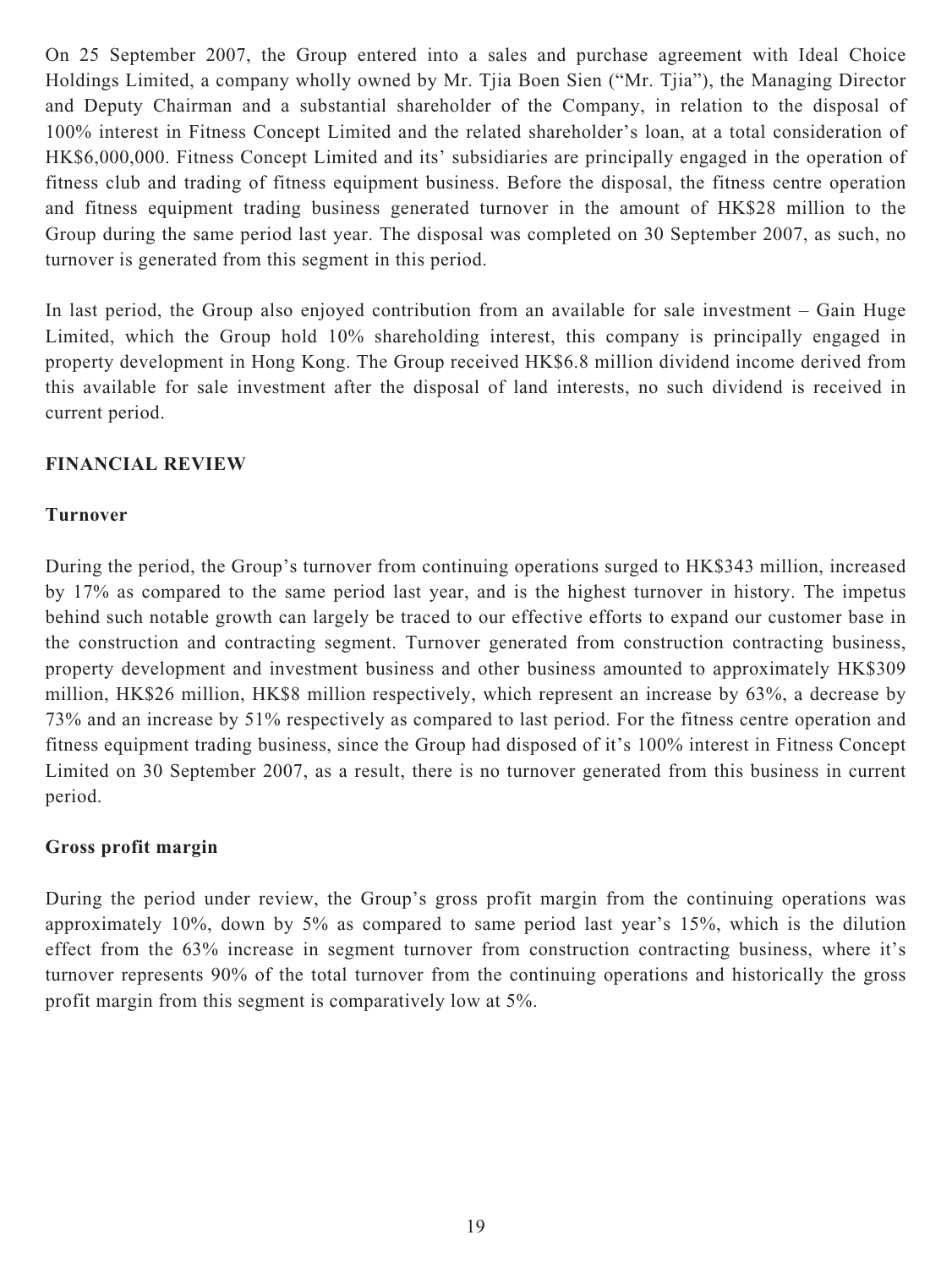## **Liquidity and financial resources**

As at 30 September 2008, the Group have total assets of HK\$959,265,000, which is financed by total liabilities, shareholders' equity and minority interests of HK\$491,282,000, HK\$465,501,000 and HK\$2,482,000 respectively. The Group's current ratio at 30 September 2008 is 1.65 compared to 1.80 at 31 March 2008.

The gearing ratio for the Group is 13% (31 March 2008: 13%). It was calculated based on the long term borrowings of HK\$71,091,000 (31 March 2008: HK\$69,175,000) and long term capital of HK\$539,074,000 (31 March 2008: HK\$529,273,000).

## **Capital expenditure**

Total capital expenditure for the period was approximately HK\$3 million, which are mainly used in the purchase of equipment for the property investment business in PRC.

## **Contingent liabilities**

At the balance sheet date, there were no significant contingent liabilities for the Group.

## **Commitments**

The Group had no material capital commitments as at 30 September 2008 (31 March 2008: Nil).

### **Charges on group assets**

The Group's banking facilities are secured by:

- (i) the pledge of certain of the Group's leasehold buildings situated in Hong Kong and Mainland China of HK\$82,924,000 (31 March 2008:HK\$83,880,000);
- (ii) the pledge of the Group's leasehold lands situated in Hong Kong of HK\$5,927,000 (31 March 2008: HK\$5,996,000);
- (iii) the pledge of the Group's time deposits of HK\$27,352,000 (31 March 2008: HK\$21,465,000);
- (iv) the pledge of the Group's investment properties situated in Mainland China of HK\$136,200,000 (31 March 2008: HK\$134,040,000); and
- (v) the pledge of the Group's financial assets at fair value through profit and loss of HK\$1,135,000 (31 March 2008: HK\$1,117,000).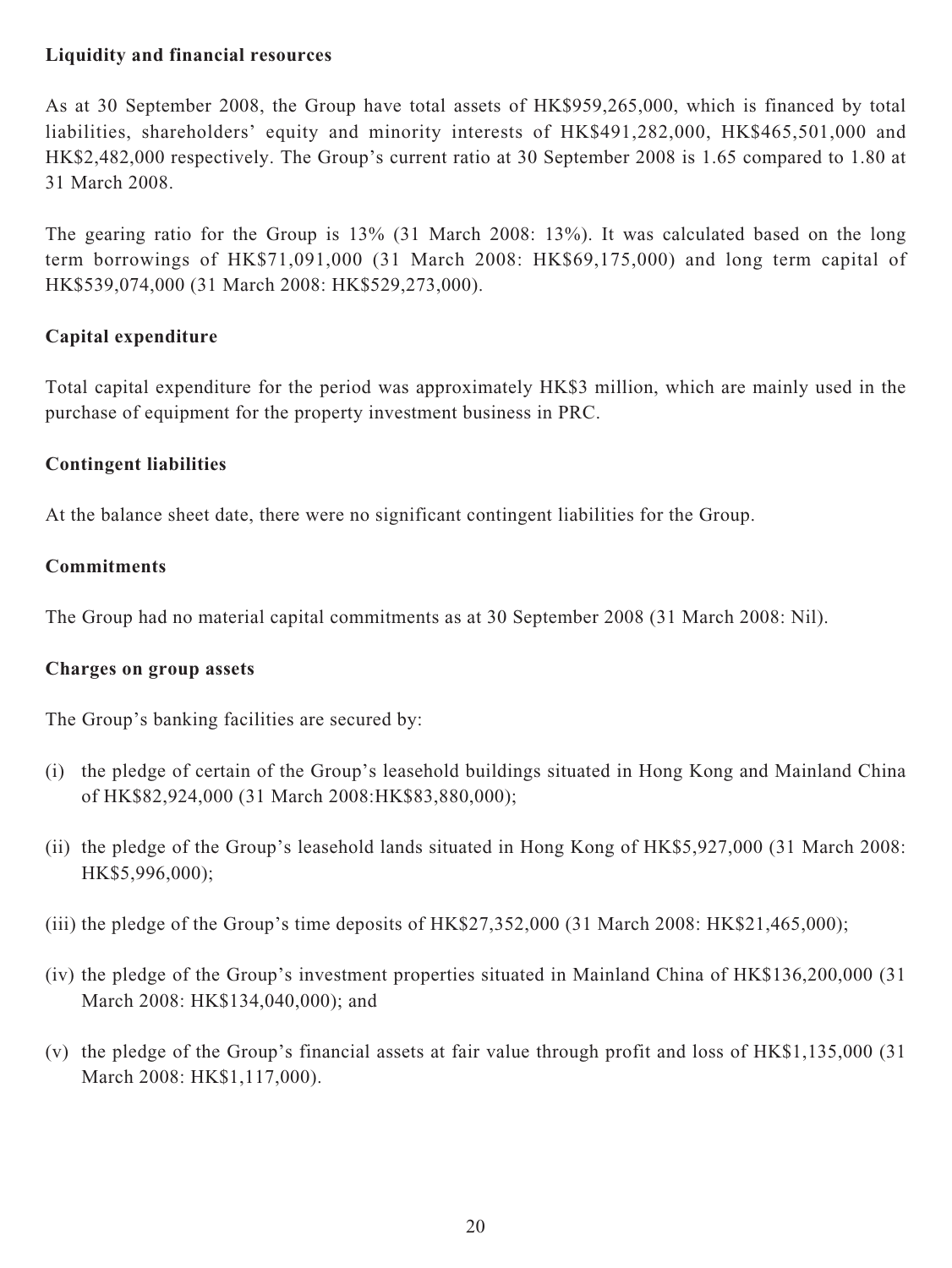### **Treasury policies**

The Director will continue to follow a prudent policy in managing its cash balances and maintain a strong and healthy liquidity to ensure that the Group is well placed to take advantage of growth opportunities for the business. In view of the expected development for the property development projects in Kaifeng and Huizhou, PRC, the Group will take consideration on the Renminbi fund planning to adequately finance these projects. Interest for the current bank borrowings were mainly on floating rate basis and the bank borrowings were principally denominated in Hong Kong dollars and Renminbi, hence, there is no significant exposure to foreign exchange rate fluctuations.

### **Exchange risk exposure**

The Group's receivables and payables were denominated mainly in Hong Kong dollar and Renminbi. Some of the Group's businesses are based in the PRC, although there is mild fluctuation in RMB, however, the PRC operation is naturally hedged by the future RMB receivables, therefore the management does not foresee any significant foreign currency exposure.

### **PROSPECT**

### **Construction business (including E&M works)**

The Group will uphold an on-going parallel development of its construction business (including E&M works) in both the PRC and Hong Kong. With its proven track records and adequate expertise in the main contracting business, in April 2006, the Group had been promoted from "List of Approved Contractors for Public Works under Group C (on probation) of the Building Category under Environment, Transport and Works Bureau of the HKSAR" to "List of Approved Contractors for Public Works under Group C of the Building Category under Environment, Transport and Works Bureau of the HKSAR". Together with the license in Group II under the "Turn-key Interior Design and Fitting-out Works" under the "List of Approved Suppliers of Materials and Specialist Contractors for Public Works" and the 11 licenses held under the "List of Approved Suppliers of Materials and Specialist Contractors for Public Works under Environment, Transport and Works Bureau of the Government of the HKSAR", enables the Group to take an active part in the construction business development (including E&M works).

During the period, new projects such as main contractor for foundation work of a industrial building and ancillary office at Fanling, Hong Kong, overhaul and renovation of New Plasma Laboratory and 80-seater Classrooms at City University of Hong Kong, design, supply and installation of fine screen and replacement of fine screen of preliminary treatment works at North Point and Central, Hong Kong, renovation for a condominium's club house in Beijing, PRC, renovation for a hotel in Beijing, PRC were granted. As at the date of this announcement, the Group has contracts on hand with a total contract sum of over HK\$954 million.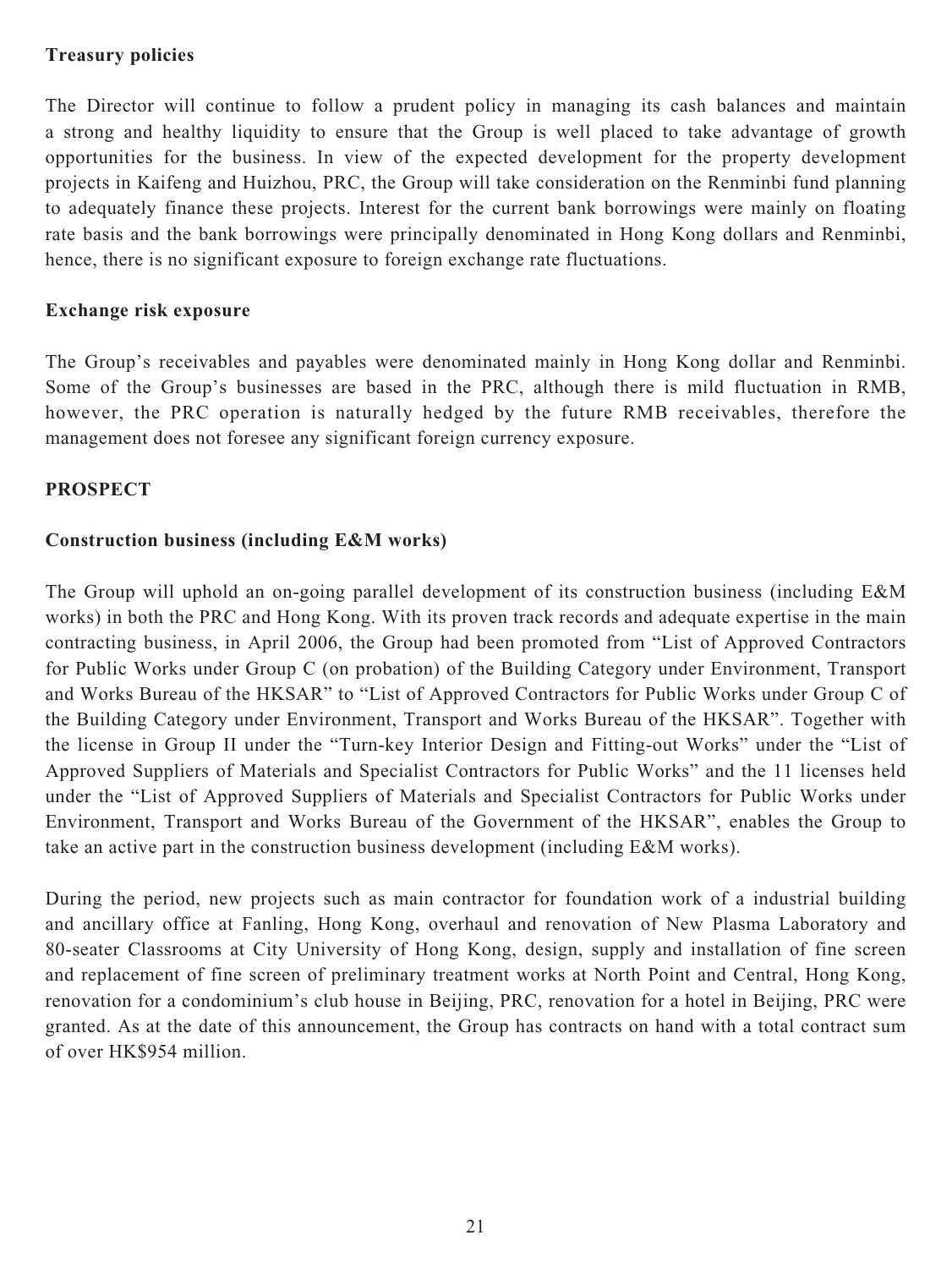### **Property development and investment**

Asian Villas City Square, Haikou, Hainan Province is developing into a residential and commercial complex with a total gross floor area of approximately 130,000 sq. metres. Construction is on schedule, up to now, Phase I, II and III were completed and Phase IV are under construction. It is expected the whole development will be completed by the second quarter of 2009. Up to the date of this announcement, the total sales contract sum achieved amounted to approximately HK\$232 million.

On 9 June 2005, the Group has been granted the land use rights of a development site in Long Ting district of the city of Kaifeng. The Directors intend to develop a commercial complex on the site with an estimated gross floor area of approximately 177,000 sq. metres. Up to now, a portion of the land had completed removal and commenced construction, and the remaining of the land is at the removal and demolish stage, processing smoothly, and it is expected the removal and demolish will be completed by the first quarter of 2009. In April 2007, the Group was granted another land use rights of a development site adjacent to the original site in Long Ting District, with gross floor area of approximately 25,000 sq. metres, the Directors intend to develop this additional site together with the original site.

On 2 November 2006, the Group obtained the land use rights of a development site in Huidong province of PRC. The Directors intend to develop residential villas on the site with an estimated gross floor area of approximately 220,796 sq. metres. It is expected the development will soon be commenced.

The Group purchased a hotel in Haikou, the capital of Hainan Province, PRC through the acquisition of a subsidiary in prior year. The hotel has a gross floor area of 20,668 square metres. Up to the date of this announcement, the hotel is leased out to generate recurring rental income. In view of the great potential which Hainan Province has as an upscale tourist destination, the Directors consider the growth prospects to be promising.

Due to the global financial crisis, the PRC government has started to loosen the macro-economic tightening measures, the Directors believe that the looseness will have a positive impact on the property market in PRC. The Group will continue to place emphasis on strengthening the property development and investment business, and may acquire additional land bank to richen its land reserve, specifically in the second and third tier cities in PRC which the market trend and growth potential is consistently increasing, however, the Group has no specific investment plan in relation to any particular project currently.

Noteworthy is the fact that Directors believe the hosting of the World Expo in Shanghai, PRC in 2010 will have a positive impact on the PRC property market and the property development and investment segment will continue to provide a sizable contribution to the Group's operating results in the coming years.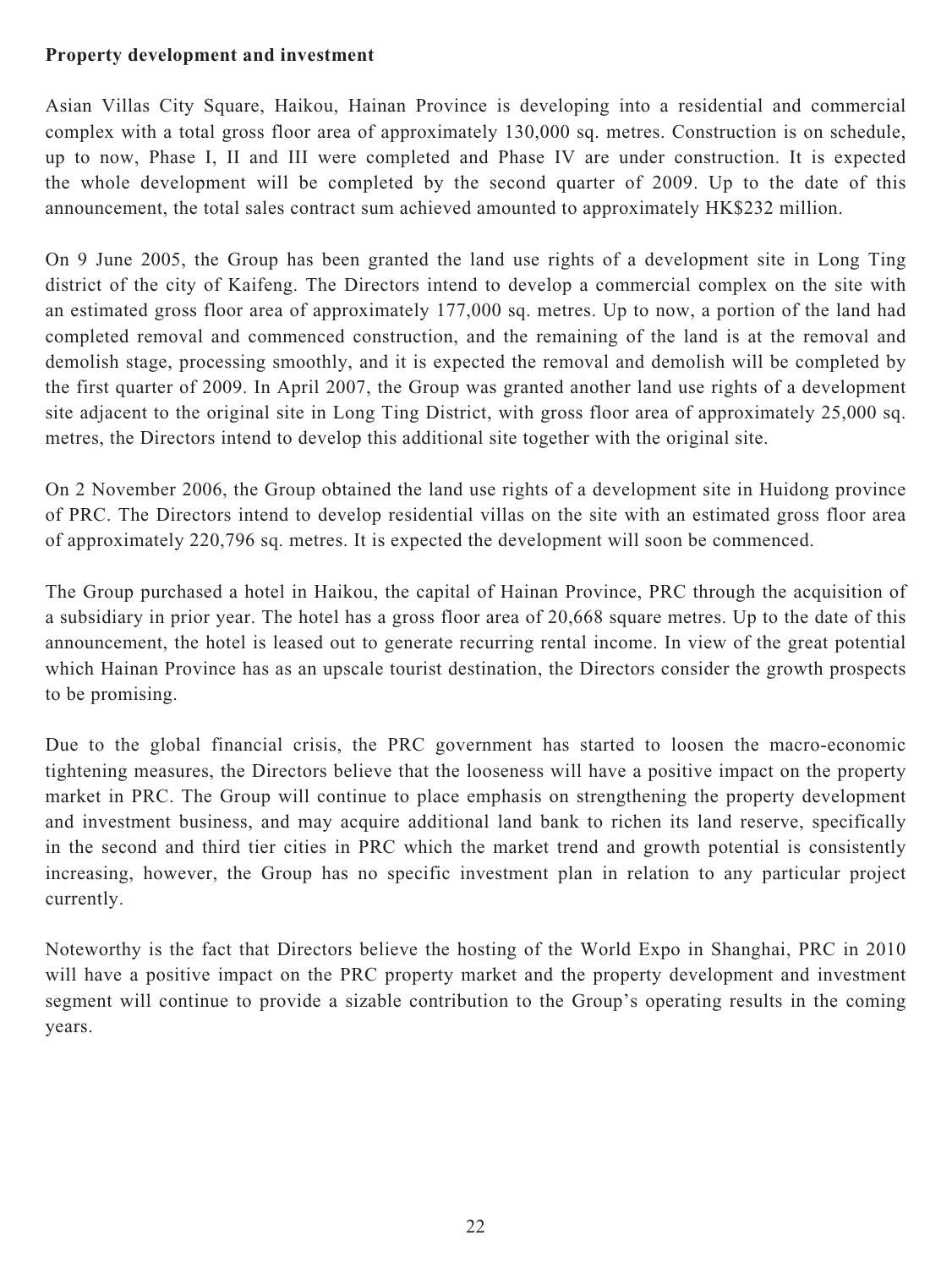## **Trading of medical equipment**

With rising affluence especially in Hong Kong and the major cities in PRC, the consumers' increasing health awareness, especially among higher-income urban consumers, continued to create higher demand for medical equipments, and our effort in trading of medical equipment should continue to pay off in terms of sales growth and market penetration in PRC. In the coming year, we will expand our distribution channels and introducing a broader range of products to spur sales growth.

Although the Group's operational performance in the first half of the year are satisfactory, however, the financial turmoil triggered by the sub prime crisis has surfaced in the United States and have radiated to PRC and other parts of the world, it has brought hardship on various industries, including our business. The outlook for the remaining of the financial year is difficult to gauge with any degree of precision at the present time. In this respect, the Directors will adopt various defensive measures to overcome this special economic downturn, such as accelerate the selling of completed properties for sales, hold over the undeveloped property development project, cautious management review over the credit amount granted to customers, divert additional resources to maintain the recoverability of trade receivables, apply stringent inventory policies simultaneously with the strategies of promoting cost effectiveness and operation efficiency.

Given the above and the extensive experiences and resources in the construction contracting business and property development business, our management's proven ability in identifying and capturing business opportunities, the Directors are confident that the Group will navigate through these difficult times while preserving our ability to rebound when the global economic climate returns to normal conditions.

## **HUMAN RESOURCES**

As at 30 September 2008, the Group has 122 employees, 19 of whom were based in the PRC. The total employee benefits expenses including directors' emoluments for the period under review amounted to HK\$16 million as compared to HK\$25 million in last period. The discontinuance of the operation of fitness centre and trading of fitness equipment business has leaded to the decrease in number of staff and the total employee benefits expenses in the period under review as compared to last period.

The remuneration policy and package of the Group's employees are reviewed and approved by the directors. Apart from pension funds, in order to attract and retain a high caliber of capable and motivated workforce, the Company offers discretionary bonus and share options to staff based on the individual performance and the achievements of the Company's targets.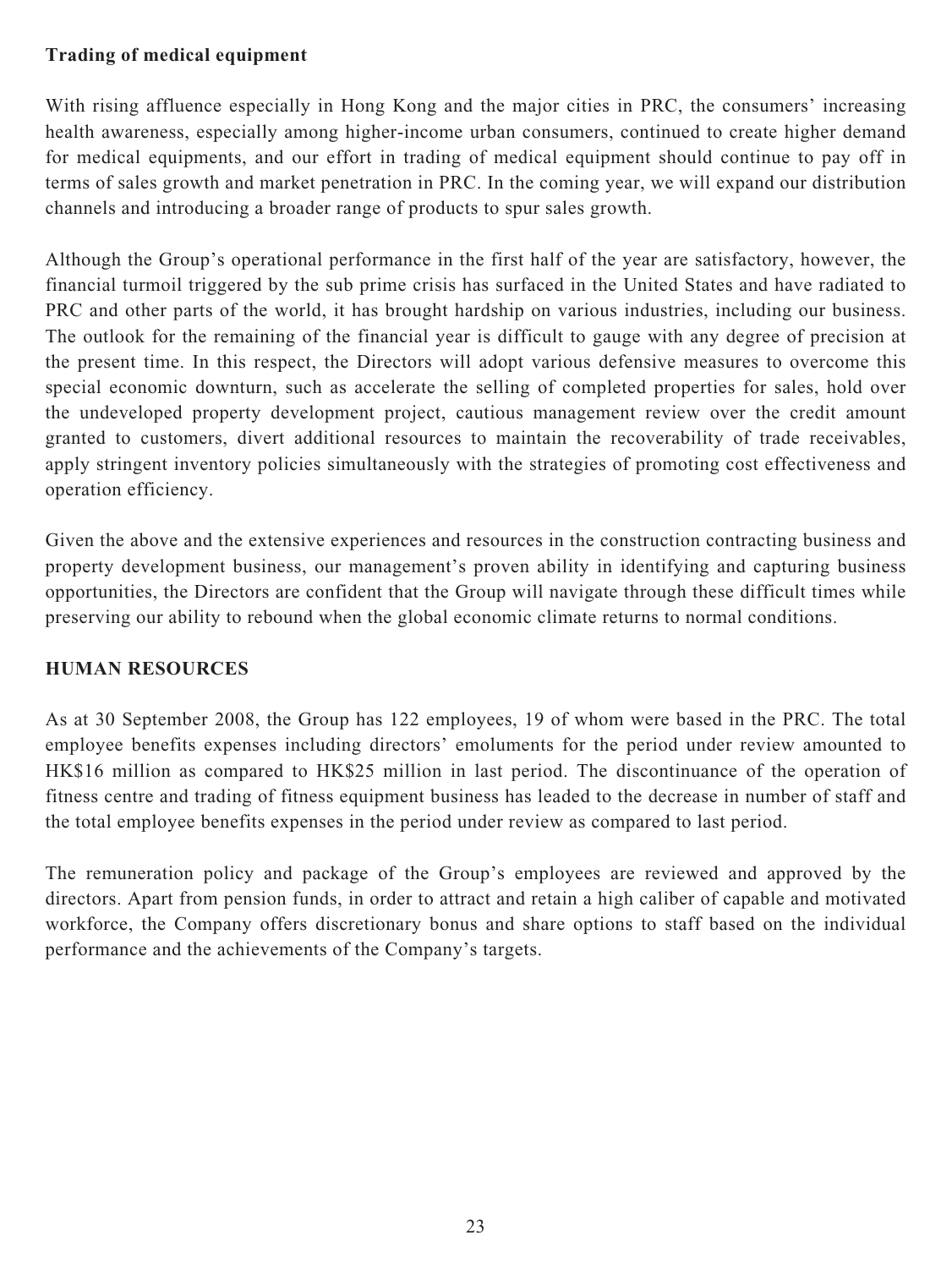## **CONTINUING CONNECTED TRANSACTIONS**

On 19 March 2008, the Group has entered into two tenancy agreements with 上海美格菲健身中心有限 公司 and Fitness Concept Limited, companies owned as to 99.4% and 100% respectively by Mr. Tjia, the Managing Director and Deputy Chairman and a substantial shareholder of the Company, for the leasing of two properties of the Group at Sichuan, PRC and Hong Kong. The two tenancy agreements are contracted for three years commencing 1 April 2008, and the monthly rent payable are RMB150,000 and HK\$45,500 respectively. The rental income earned during the period amounted to HK\$1,294,000.

Given that Mr. Tjia is the Managing Director and Deputy Chairman of the Company and has an approximately 46.75% equity interest in the Company at that time, Mr. Tjia is a connected person of the Company within the meaning of the Listing Rules. The transaction therefore constitutes a connected transaction of the Company. As each of the applicable percentage ratios of the transaction was more than 2.5% but less than 25% and the total consideration involved was less than HK\$10,000,000, pursuant to Rule 14A.32 of the Listing Rules, the transaction was exempted from the independent shareholders' approval requirement and was only subject to the reporting and disclosure requirements of the Listing Rules. The transaction also constituted a discloseable transaction for the Company under the Listing Rules.

The independent non-executive directors of the Company have reviewed the continuing connected transactions set out above and have confirmed that this continuing connected transaction was entered into (i) in the ordinary and usual course of business of the Group; (ii) on normal commercial terms or on terms no less favourable to the Group than terms available to independent third parties; and (iii) in accordance with the relevant agreements governing them on terms that are fair and reasonable and in the interests of the shareholders of the Company as a whole.

## **PURCHASE, REDEMPTION OR SALE OF LISTED SECURITIES**

During the period, the Company repurchased certain of its shares on the Stock Exchange and these shares were subsequently cancelled by the Company. The Company considered that it is the best way of enhancing shareholder value and that it is in the best interest of the shareholders to return a substantial part of the surplus funds to them. The summary details of those transactions are as follows:

|                | Number of          | Price per share |        | <b>Total</b> |  |
|----------------|--------------------|-----------------|--------|--------------|--|
| Month          | shares repurchased | <b>Highest</b>  | Lowest | price paid   |  |
|                |                    | HK\$            | HK\$   | HK\$'000     |  |
| August 2008    | 590,000            | 0.320           | 0.260  | 167          |  |
| September 2008 | 1,095,000          | 0.275           | 0.248  | 292          |  |
|                | 1,685,000          |                 |        | 459          |  |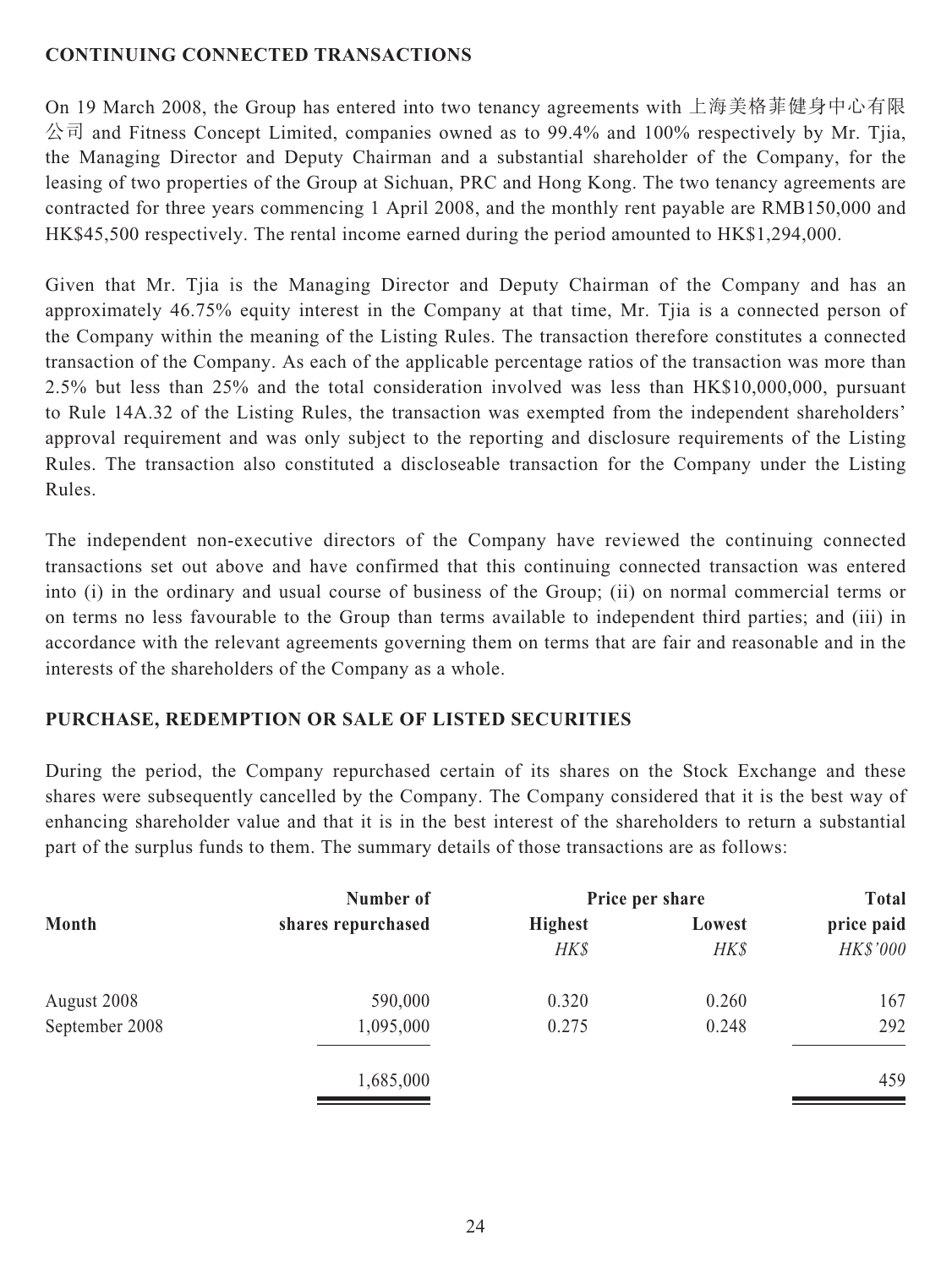The repurchased shares were cancelled and an amount equivalent to the nominal value of these shares of HK\$169,000 was transferred from retained profits to the capital redemption reserve. The premium of HK\$290,000 paid on the repurchased shares and share repurchase expenses of HK\$3,000 were charged against the share premium account.

The purchase of the Company's shares during the period was effected by the directors, pursuant to the mandate from shareholders received at the last annual general meeting, with a view to benefiting shareholders as a whole by enhancing the net asset value per share and earnings per share of the Group.

Except as disclosed above, neither the Company, nor any of its subsidiaries purchased, redeemed or sold any of the Company's listed securities during the period.

## **CORPORATE GOVERNANCE**

In the corporate Governance Report which was published in our annual report for the year ended 31 March 2008, the Company's corporate governance practices are based on the principles and the code provisions ("Code Provisions") as set out in the Code on Corporate Governance Practices ("CG Code") contained in Appendix 14 of the Listing Rules. The Directors consider that the Company has complied with most of the Code Provisions throughout the six months ended 30 September 2008, save for the deviation from the Code Provision A4.1, details of which are explained below. The Company regularly reviews its corporate governance practices to ensure that these continue to meet the requirements of the CG Code.

### **Summary of deviation of the CG Code:**

### *Code Provision A4.1*

Code Provision A.4.1 stipulates that non-executive directors should be appointed for a specific term, subject to re-election.

The independent non-executive directors are not appointed for a specific term. However, all nonexecutive directors are subject to the retirement and rotation once every three years in accordance with the Company's Bye-Laws. As such, the Board considers that sufficient measures have been taken to ensure that the Company's corporate governance practices are comparable with those in the CG Code.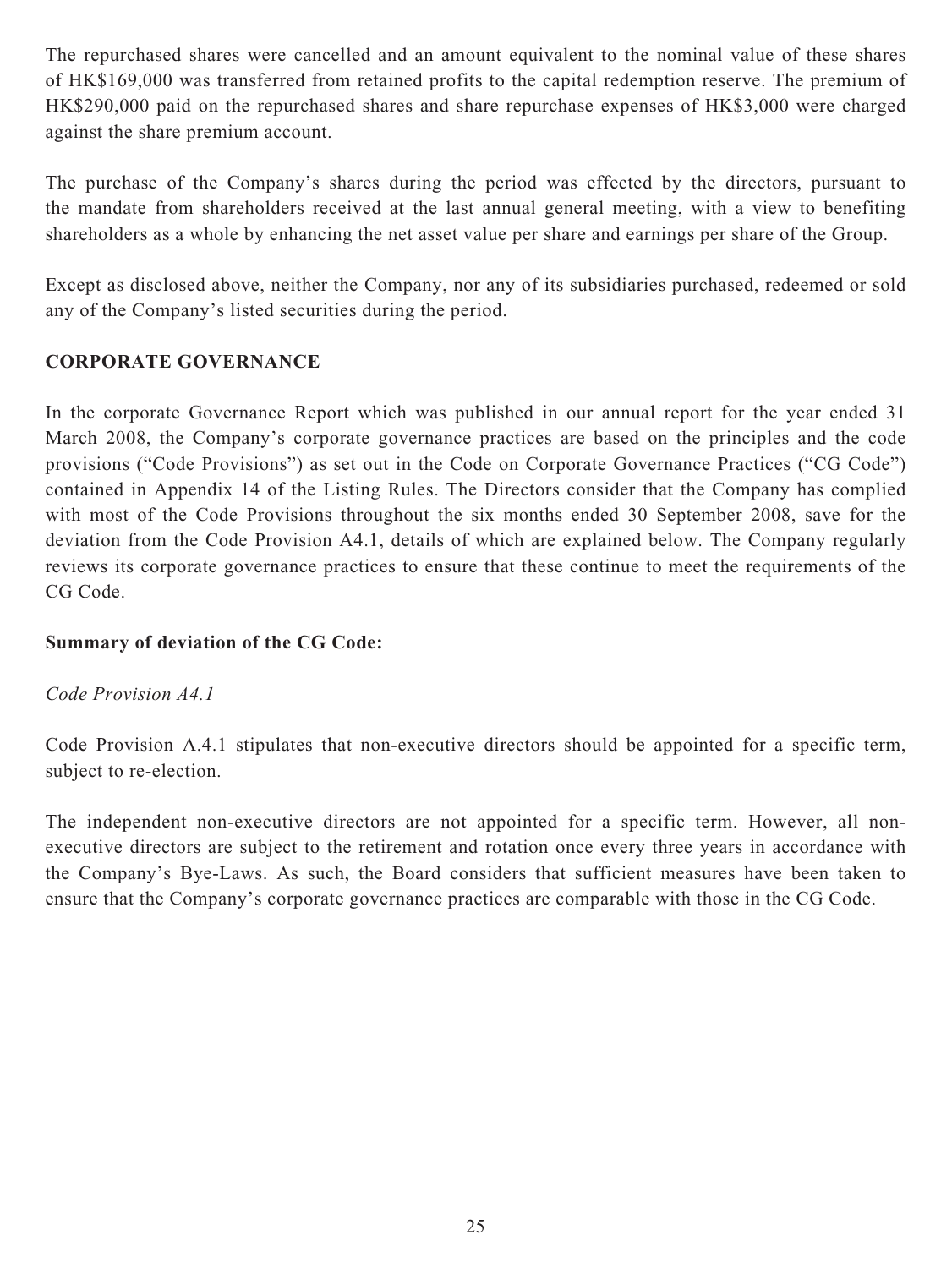## **MODEL CODE FOR SECURITIES TRANSACTIONS**

The Company has adopted the Model Code for Securities Transactions by Directors of Listed Issuers (the "Model Code") as set out in Appendix 10 to the Listing Rules.

Specific enquiry has been made of all the directors and the directors have confirmed that they have complied with the Model Code throughout the six months ended 30 September 2008.

The Company has adopted the same Model Code for securities transactions by employees who are likely to be in possession of unpublished price-sensitive information of the Company.

No incident of non-compliance of the Model Code by the relevant employees was noted by the Company.

## **AUDIT COMMITTEE**

The Company has an audit committee which was established in accordance with the requirements of the CG Code for the purpose of reviewing and providing supervision over the Group's internal controls, risk management and financial reporting system including the review of the interim results for the six months ended 30 September 2008. The audit committee comprises the three independent non-executive directors (including one independent non-executive director who possesses the appropriate professional qualifications or accounting or related financial management expertise) of the Company, namely Dr. Ho Chung Tai, Raymond, Mr. Siu Man Po and Mr. Wong Shing Kay, Oliver. Mr. Wong Shing Kay, Oliver is the Chairman of the committee.

### **REMUNERATION COMMITTEE**

The Company has a remuneration committee which was established in accordance with the requirements of the CG Code for the purpose of reviewing the remuneration policy and fixing the remuneration packages for all Directors and chief executives. The remuneration committee currently comprises two executive Directors, namely Mr. Tjia Boen Sien, Mr. Wang Jing Ning, and three independent nonexecutive Directors, namely Dr. Ho Chung Tai, Raymond, Mr. Siu Man Po and Mr. Wong Shing Kay, Oliver. Mr. Tjia Boen Sien is the Chairman of the committee.